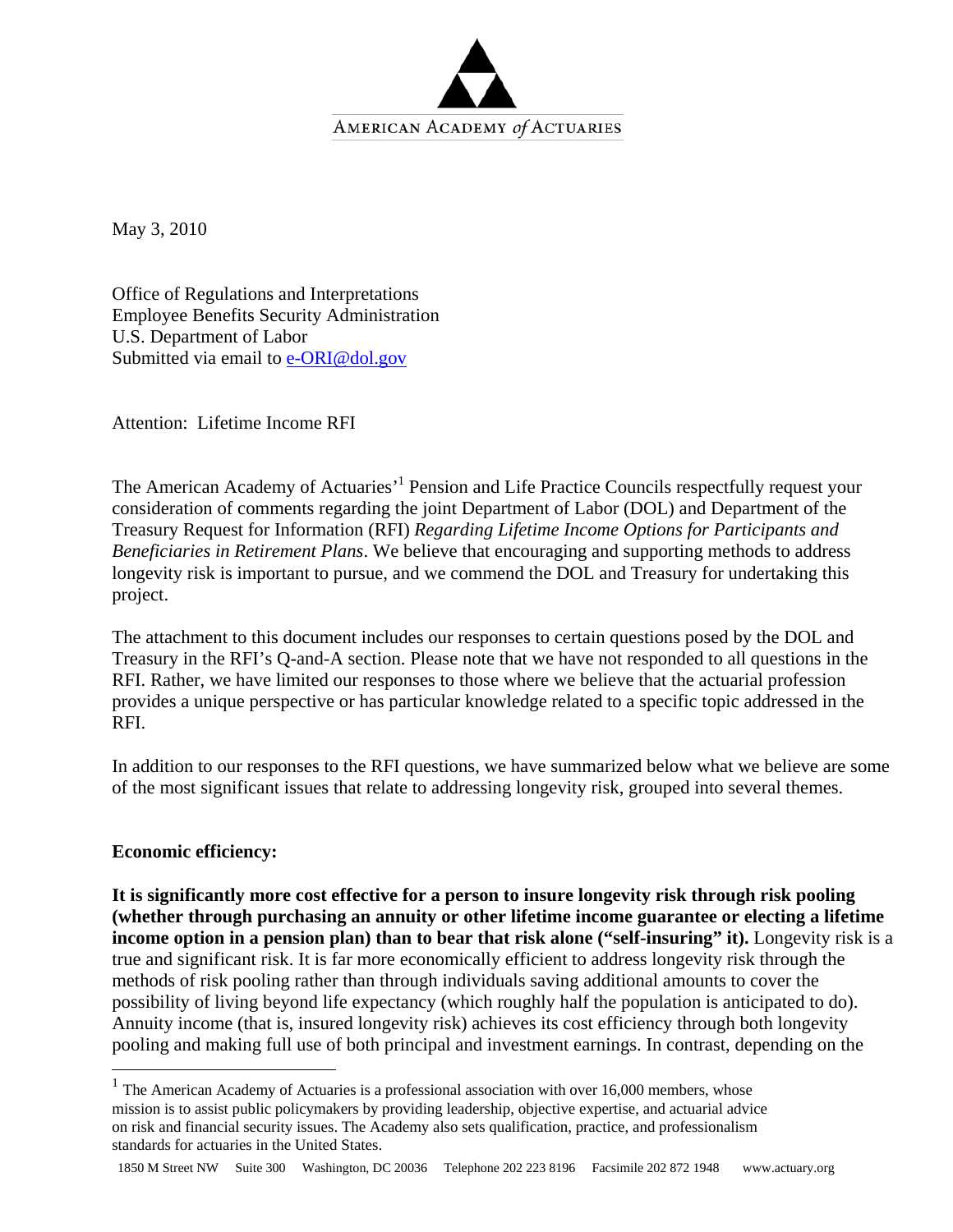method used to "self-insure," 50 percent to 75 percent more money would need to be set aside than if an individual participated in a risk-pooling arrangement, a comparatively inefficient use of scarce retirement resources. Of course, many people choose not to provide for longevity risk at all. This can also be considered as socially inefficient, since the resources for those who will outlive their assets must be provided in some manner from other private or public sources.

From the standpoint of utility theory, guaranteed lifetime income has high value for participants, employers, and society—up to a point. For taking care of basic physical needs and reasonable social needs, the value of a guarantee is high. At some point beyond that, the value of guaranteed income drops significantly and the value of a bequest to heirs increases correspondingly. An overriding policy question is "How much guaranteed income should policy be designed to facilitate/encourage/incent?" To the extent that guaranteed income is of high value, the cost efficiency of risk pooling validates the effort to try to facilitate such arrangements.

# **Education and behavior:**

**Education about the financial impact of longevity risk is one of the foundations on which progress must be built.** Consumers first need to understand the many dimensions of longevity risk and then need guidance on how to address it. Among these dimensions are the income level required to meet essential needs and the impacts of inflation and longevity. Social Security provides only a basic floor of retirement income; consumers need to understand their total income needs and any gaps between need and available sources of income. The impact of substandard health also must be recognized. As they learn to take all of these factors into account, consumers will be in a position to address their individual needs using annuities or other products.

**The approach to financial education is also important.** Education, together with the provision of relevant and accessible information, should be encouraged and facilitated. Standardized communication requirements and model disclosures and educational materials would provide uniform information, simplify administration, reduce fiduciary risk for plan sponsors, and enhance participant understanding. Education should include general education upon enrollment, plus reinforcement at future dates (e.g., each plan year). We believe providing personalized quantified communication with each annual benefit statement is also important. In designing standardized communications and model documents, input from retirement security practitioners is critical to making these tools effective and understandable. We offer help in that regard.

We believe further that financial literacy education should begin in secondary school. Establishing a sound lifetime financial literacy curriculum may require multiple agency efforts.

**While education is critically important, it can only go so far, and policy changes also need to be formed with the lessons of behavioral finance in mind.** Consumer decision-making is determined by both rational analysis and human psychology. Behavioral finance strategies must be considered in establishing policy in order to achieve greater use of lifetime income options. These strategies may include (a) reframing language and presentation and (b) restructuring choices and defaults.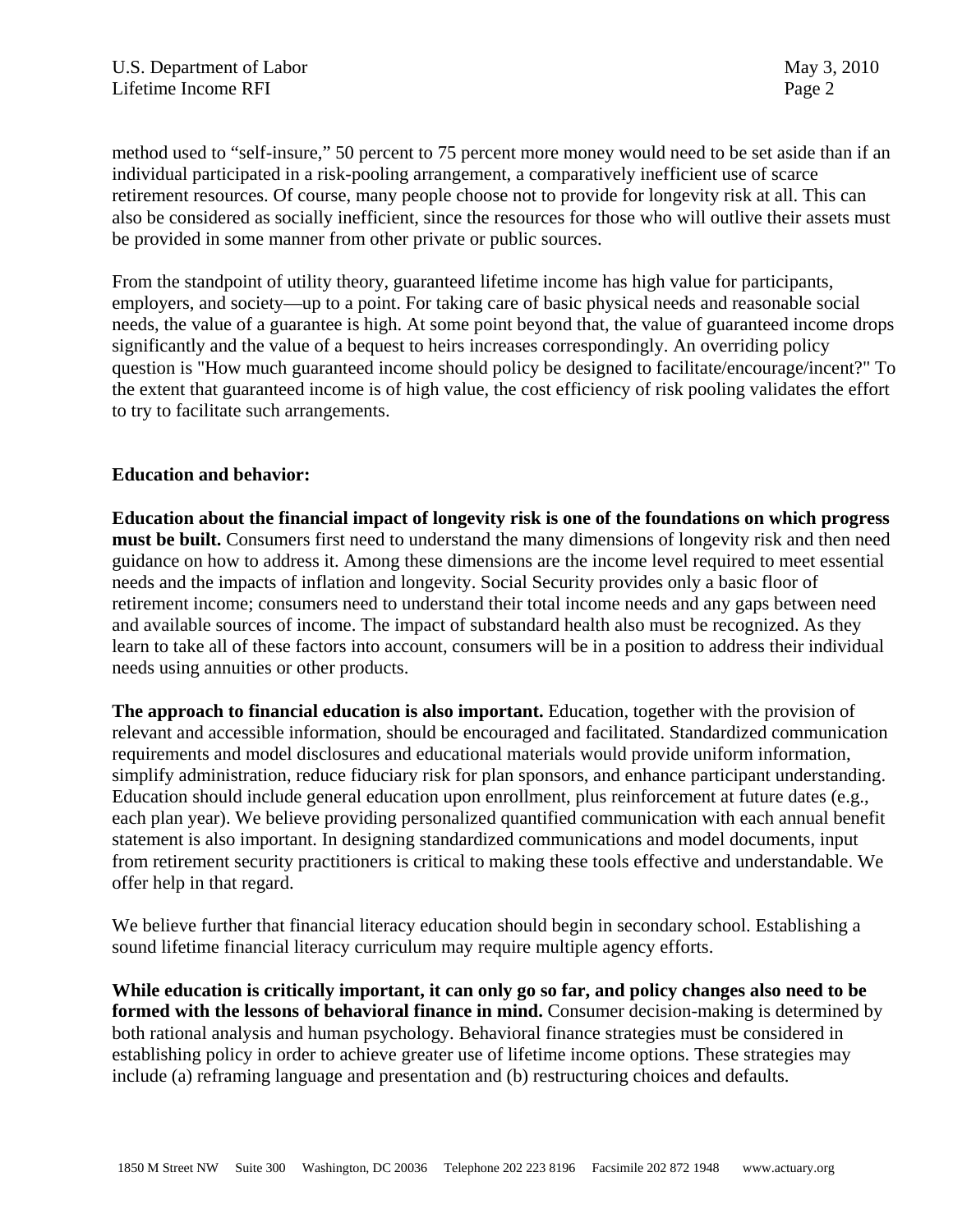# **Forms of lifetime income that could facilitate more widespread use:**

**Partial annuitization is an important strategy that should be facilitated.** Any policy encouraging annuitization should include partial annuitization options. Partial annuitization options more readily allow taking into account each individual's unique situation and retirement income needs.

**Modification of the required minimum distribution (RMD) rules to accommodate additional longevity insurance would be helpful.** Some annuities purchased by individuals who are near retirement guarantee an income that begins many years later, commonly at age 80 or 85. These deferred income annuities are sometimes referred to as "longevity insurance." Although all income annuities provide some degree of longevity protection, these deferred income annuities should be distinguished from the more common type of deferred annuities that provide cash values at all points in the deferral period. Single-premium immediate annuities, which also protect against longevity risk, are exempt from RMD requirements while deferred income annuities are not.

One strategy for providing retirement security would be to meet shorter term needs through savings and other exhaustible resources and meet the risk of longer-than-expected lifetimes through deferred annuities. For many retirees, this strategy would be an attractive alternative to immediate annuities. Modification of the RMD requirements to put deferred income annuities on an equal footing with immediate income annuities would broaden options for retirees.

**Refund-type annuity options within plans could lead to significantly higher annuity election rates.**  These could take the form of cash refund annuities or life annuities with a guaranteed "certain" period. Although these annuities are slightly more expensive and thus provide somewhat less longevity protection, the refund feature addresses the common concern of dying early and "losing" the money paid for the annuity.

**In-plan options simplify the process.** In-plan options would facilitate annuitization for plan participants. These options might include incremental annuitization, a potentially helpful way to facilitate annuity offerings within a defined contribution plan. By purchasing annuities over the individual's career, the concept of dollar cost averaging mitigates the interest rate risk of making a single purchase at retirement. However, gender neutral requirements with regard to in-plan conversion of accounts raise the issue of annuitization rates that could be significantly less attractive for males.

# **Requirements and accommodations:**

**We support a policy, accompanied by a set of reasonable and practical regulations, requiring that some form of guaranteed lifetime income be one of the investment or distribution** *options* **offered in individual account plans.** Tax-qualified programs that are intended to help encourage retirement security should offer the most reliable form of retirement security, a guaranteed lifetime income. However, it is essential that a set of comprehensive, manageable regulations be in place concurrently with the start of any such requirement so that plan sponsors (both large and small) can carry out this requirement without exposure to excessive fiduciary risk. Absent workable regulations and fiduciary support, employers would be discouraged from sponsoring these plans and as a result participants would fail to benefit from their potential.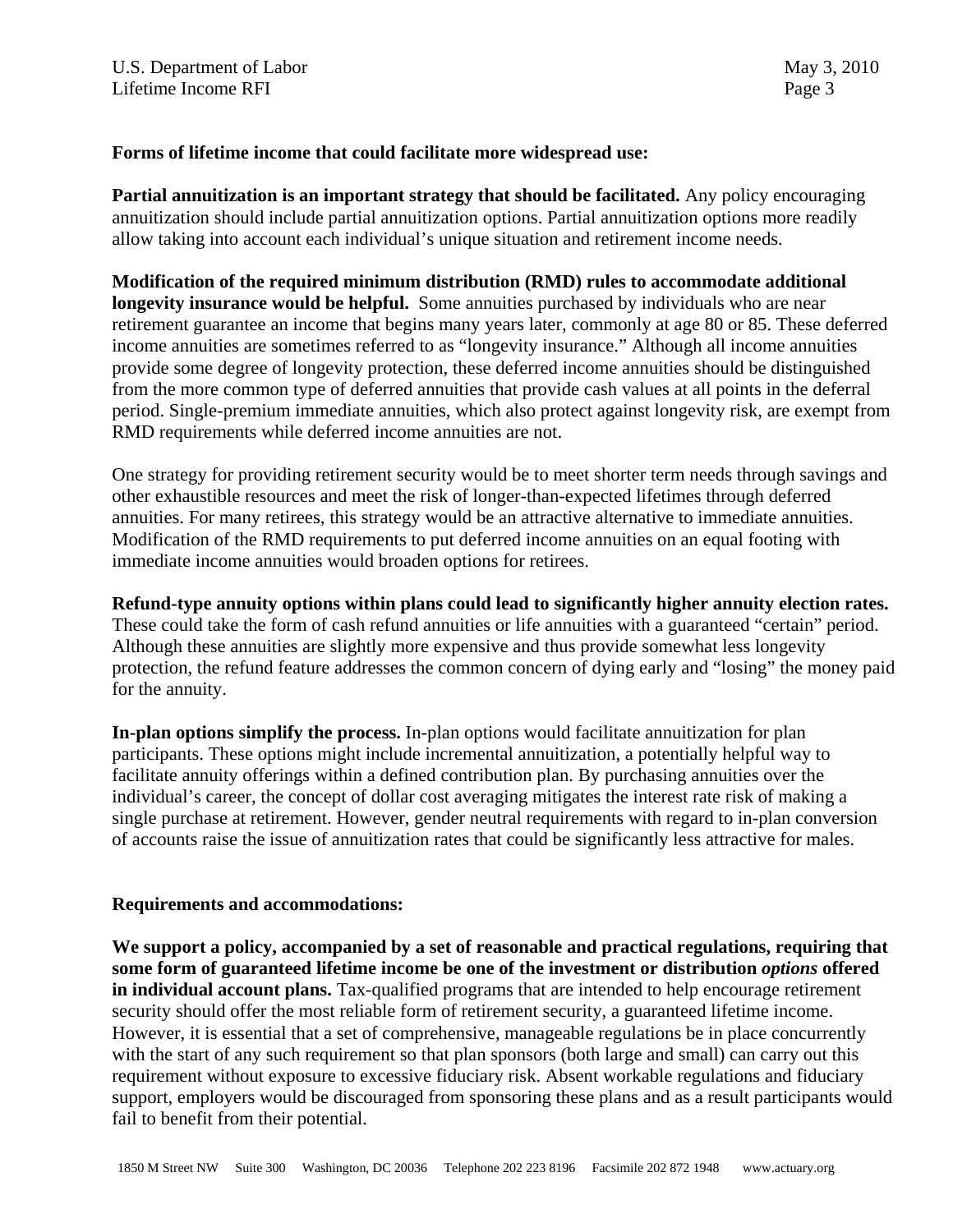**Individual plan sponsors also should be permitted to make an annuity the default option, but at present, sponsors should not be required to make this the default option.** Many complexities are involved in determining the appropriate level of annuitization for individual participants, including their Social Security income, other annuity income sources, out-of-plan retirement savings, other assets (e.g., real estate, including reverse mortgage arrangements) and participants' overall health. The complexities involved in evaluating each individual's situation mean that any default requirement would need to be considered carefully.

**Accommodations may be needed for small plans.** For example, mandatory participant education requirements could prove overly burdensome for small plan sponsors, leading them to choose not to sponsor retirement plans. A standardized set of minimum educational material could address this. Providing a means to make group pricing rates available to small plan sponsors who are unable to obtain more favorable rates due to their smaller covered population also would encourage annuitization.

More details on these and other issues can be found in our responses to the individual questions contained in the accompanying document. We again thank you for the opportunity to comment on these very important retirement security issues—issues that we think will become even more important as our population continues to age.

We would be happy to discuss any of these items with you at your convenience. Please contact Jessica M. Thomas, the Academy's pension policy analyst (202-785-7868, thomas@actuary.org), if you have any questions or would like to discuss these items further.

Sincerely,

Vice President – Pension Vice President – Life Chairperson, Pension Practice Council Chairperson, Life Practice Council

John H. Moore, FSA, MAAA Cande Olson, FSA, MAAA

Ethan E. Kra, FSA, MAAA Arthur V. Panighetti, FSA, MAAA

Chairperson, Pension Committee Chairperson, Life Products Committee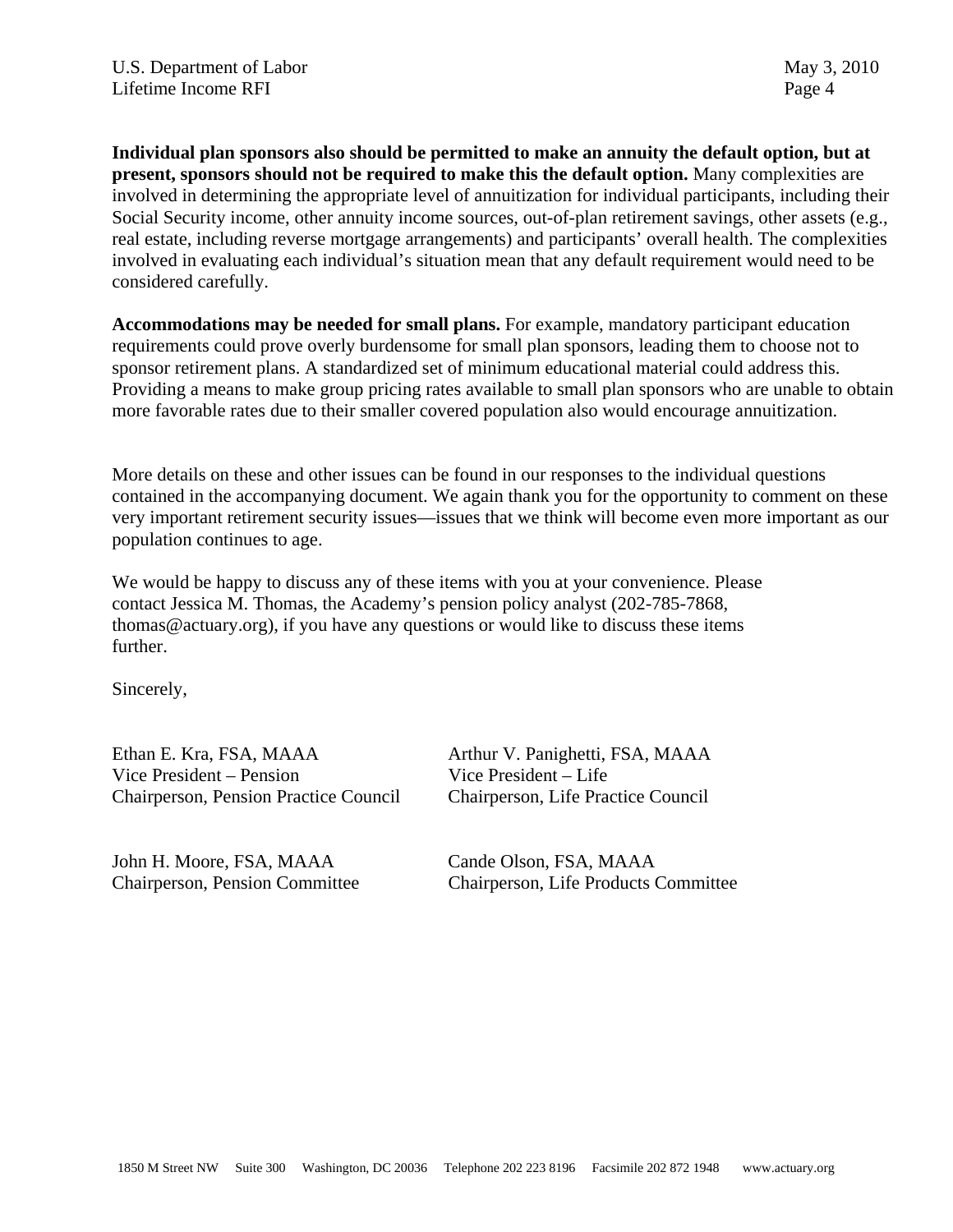# Lifetime Income RFI

## **ANSWERS TO SPECIFIC QUESTIONS**

#### **General**

#### **1. From the standpoint of plan participants, what are the advantages and disadvantages for participants of receiving some or all of their benefits in the form of lifetime payments?**

Our comments on this question are focused specifically on annuity arrangements, not other forms of lifetime payments such as guaranteed lifetime withdrawal benefits (GLWB).

The advantages of annuity arrangements are:

- a) lifetime income security, since the purchaser will never run out of income,
- b) reduction of investment management responsibilities when getting older,
- c) payment structure flexibility that can cover dependent as well as participant needs (e.g., survivorship annuities),
- d) avoidance of adopting an overly limited lifestyle from fear of outliving income, and
- e) economic efficiency of risk pooling.

The disadvantages of annuity arrangements are:

- a) lack of access to ready money, if needed,
- b) inflation indexing and/or increasing payments that require lower starting income and may be inflexible,
- c) consumer fears of being on the "losing" side of the insurance function (dying early and "losing" most of the principal) ,
- d) annuity purchases in a low-interest environment that lock in low returns, and
- e) loss of financial planning flexibility if all benefits are in the form of lifetime payments.

Additional commentary on the advantages and limitations of participants receiving their benefits in the form of lifetime payments is provided below.

It is much less expensive to pool longevity risk via an annuity than to self-insure. Annuity income offers the additional advantage of being able to make full use of principal and investment earnings. Depending on the method used to self-insure, 50 percent to 75 percent more money would be needed to guarantee lifetime income on one's own than via a pooled approach. This is because self-insurance of the longevity risk requires having enough assets to provide an income to a very advanced age and to have a cushion for poor investment results. In contrast, an annuity will be priced roughly to life expectancy. The difference in assets required is substantial and has a great impact on the lifestyle that retirees can afford.

In general, guaranteed lifetime income has high value for participants, employers, and society—up to a point. For basic individual needs and reasonable social needs, the value of a guarantee is high. At some point beyond that, the value of guaranteed income drops significantly and the value of a bequest to heirs increases correspondingly. An overriding policy question is "How much guaranteed income do we want to facilitate/encourage/incent?" Once that question is answered, then the specific questions about how to provide guaranteed income can be addressed more fully.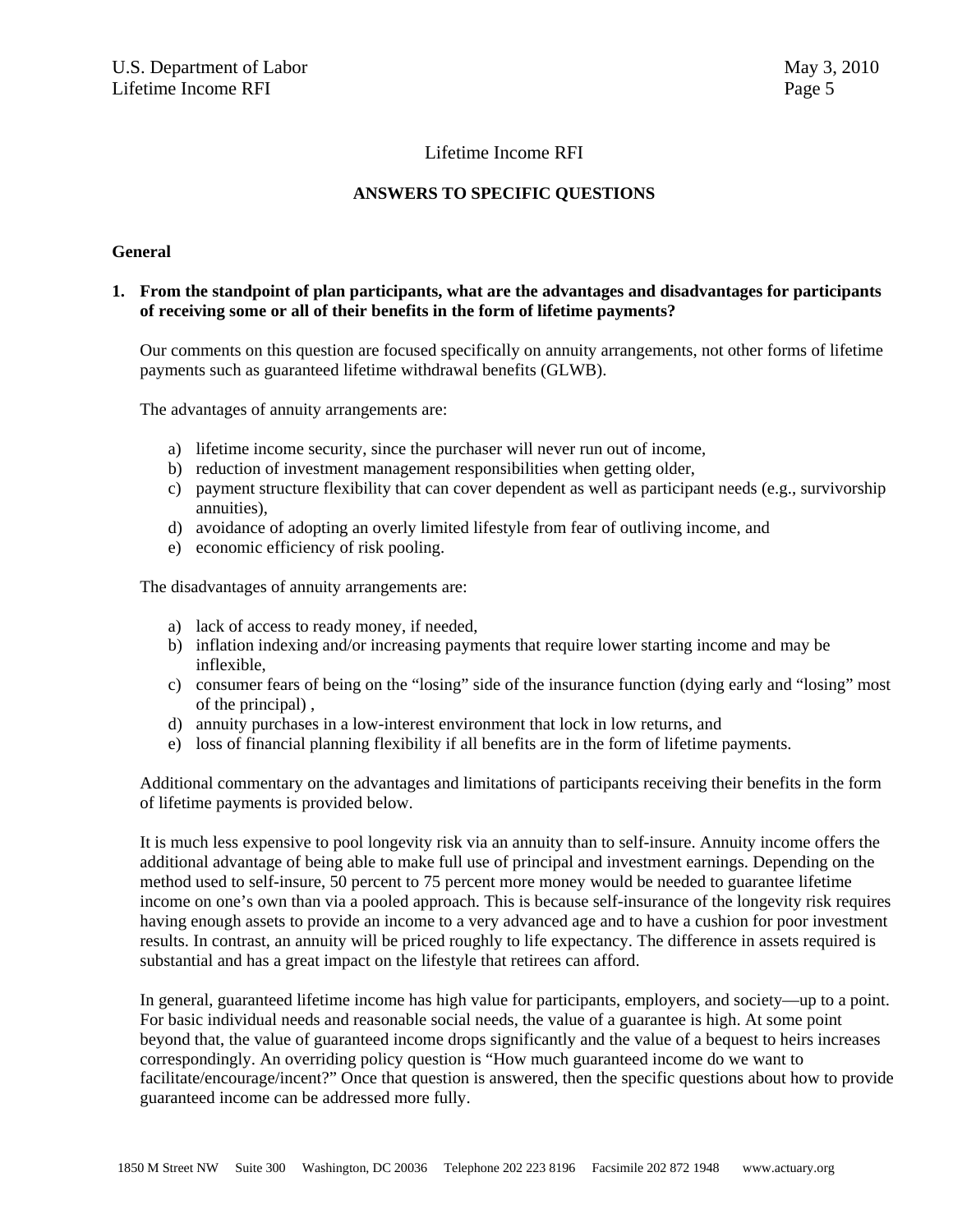**2. Currently the vast majorities of individuals who have the option of receiving a lump sum distribution or ad hoc periodic payments from their retirement plan or IRA choose to do so and do not select a lifetime income option. What explains the low usage rate of lifetime income arrangements? Is it the result of a market failure or other factors (e.g., cost, complexity of products, adverse selection, poor decision-making by consumers, desire for flexibility to respond to unexpected financial needs, counterparty risk of seller insolvency, etc.)? Are there steps that the agencies could or should take to overcome at least some of the concerns that keep plan participants from requesting or electing lifetime income?** 

Many participants place value on having their money in hand. The desire for control and flexibility from retirement through death overwhelm potential feelings of security that might be generated by purchasing an annuity, which won't prove its worth until another 25 years or more. Other factors driving the low usage of lifetime income options include:

- a) inadequate education on the value of lifetime income,
- b) as mentioned in Question 1, fear of being on the "losing" side of the insurance function,
- c) attraction to what appear to be substantial windfalls (lump sum amounts) without properly considering economic equivalencies,
- d) fear of inflexibility after the annuity is purchased,
- e) low usage by others, which creates word of mouth advice to not annuitize,
- f) belief that Social Security provides sufficient guaranteed income,
- g) discouragement or lack of encouragement from some financial planners—and even from some insurance agents—concerning the use of immediate annuities,
- h) availability of other methods of creating income streams, e.g., 4 percent withdrawal programs with mutual funds,
- i) low interest rates, resulting in low payments, when the option is exercisable,
- j) perception by some that the interest yields paid by insurance companies are low,
- k) some concern about the risk of insurer solvency, lack of knowledge about the extent of state insurance guarantees, and the absence of a federal equivalent of the FDIC,
- l) plan sponsor neutrality or unwillingness to appear to offer advice,
- m) unattractiveness of an annuity if the person is in poor health and a substandard annuity is not available or believed not to be available,
- n) complex choices that impede decision making and lead to the seemingly simplest choice, the lump sum, and
- o) in defined contribution plans, the unequal value provided to males and females with any in-plan gender neutral annuitization, making an annuity option relatively less appealing to males (and in defined benefit plans, making the lump sum relatively more appealing to males).

One initiative in particular that would help address the problem of low usage of lifetime income options would be more thorough financial education, delivered in the work environment and other venues. This education should emphasize the nature of basic needs, coverage from Social Security, and residual needs. Quantitative guidance would be helpful. (We believe further that financial literacy education should even begin in secondary school. A sound lifetime financial literacy curriculum may require a multiple agency effort.)

## **3. What types of lifetime income are currently available to participants directly from plans (in-plan options), such as payments from trust assets held under a defined benefit plan and annuity payments from insurance contracts held under a defined contribution or defined benefit plan?**

Lifetime income options are always available to participants in defined benefit plans. But some defined benefit plans are hybrid types, such as cash balance and pension equity plans, which present benefit accruals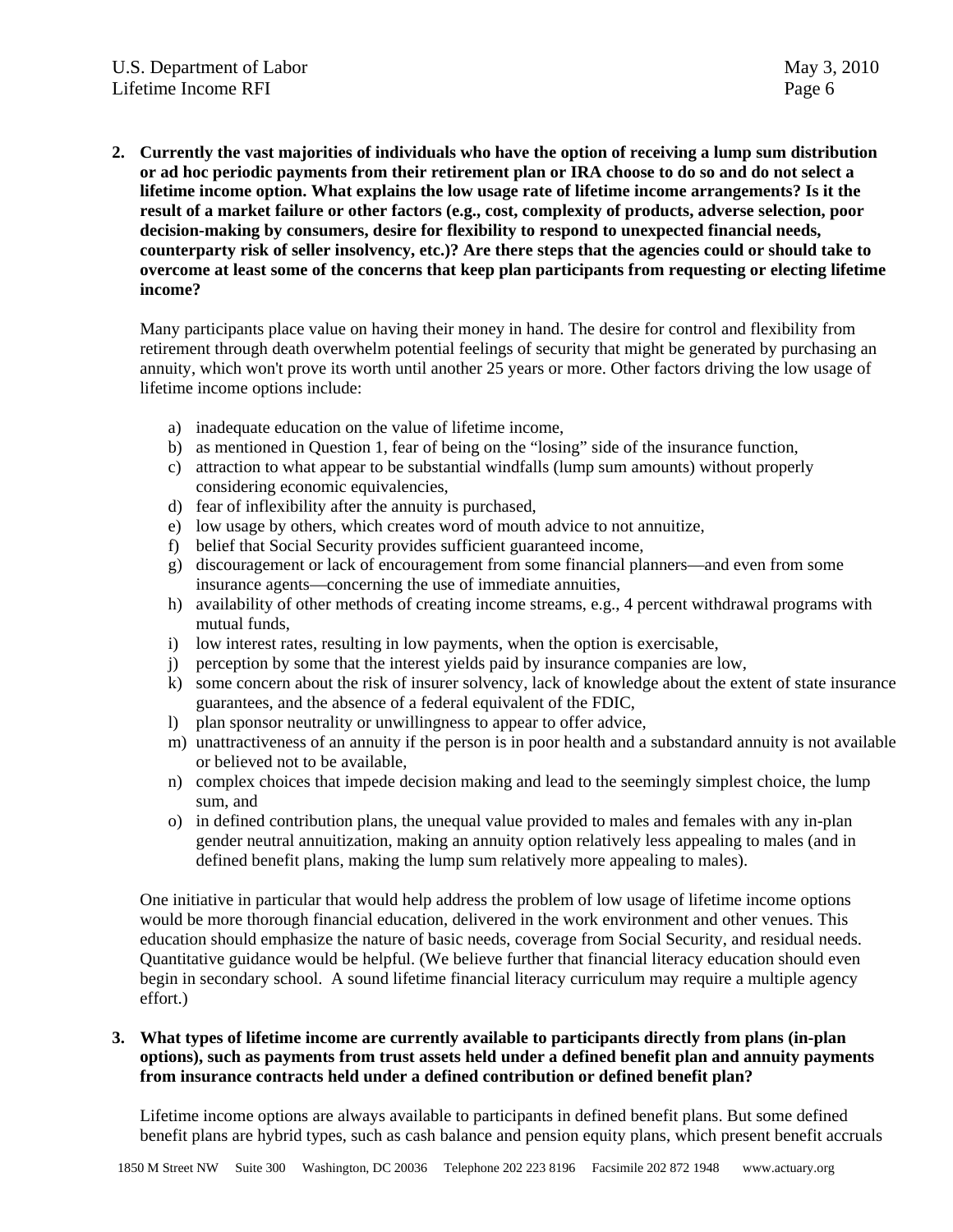primarily as lump sums and lead to an extremely high prevalence of lump sum elections. Some defined contribution plans offer a lifetime income option, but most do not.

**4. To what extent are the lifetime income options referenced in Question 3 provided at retirement or other termination of employment as opposed to being offered incrementally during the accumulation phase, as contributions are made? How are such incremental or accumulating annuity arrangements structured?** 

In both defined benefit and defined contribution plans, the benefit election, applicable to all prior accruals or accumulations, is generally made at the point of retirement, not incrementally during the working years. Incremental elections could have two potentially significant advantages. First, for both defined benefit and defined contribution plans, the comparison would be against much smaller lump sums (just one year's accrual or contribution), blunting the allure of large single sum amounts. Second, for defined contribution plans, incremental annuity purchases greatly reduce the interest rate risk of making a single annuity purchase at retirement—when interest rates might be at a low point and annuities relatively expensive.

The downside of the incremental approach is (a) locking in a decision about future needs many years in advance, and (b) making incremental purchases at interest rates that might end up being less than what would have been available at retirement.

**6. What types of lifetime income or other arrangements designed to provide a stream of income after retirement are available to individuals who have already received distributions from their plans (outof-plan options), such as IRA products, and how are such arrangements being structured (fixed, inflation adjusted, or other variable, immediate or deferred, etc.)? Are there annuity products under which plan accumulations can be rolled over to an individual retirement annuity of the same issuer to retain the annuity purchase rights that were available under the plan?** 

Income options available to individuals who have already received distributions from a plan include:

- a) single premium immediate annuities,
- b) deferred annuities that can be annuitized at a later date at the then-prevailing rates,
- c) deferred-start income annuities that determine the payout amounts at the time of purchase but for which the income does not begin for many years, (e.g., 20 years),
- d) mutual-fund-structured withdrawal programs (e.g., 4 percent annually-inflated withdrawals), which are guidelines that are intended to have a high probability of providing withdrawal amounts for the entirety of life if the withdrawal amount is sufficiently conservative. However, they do not guarantee that the funds will be sufficient (and the amount withdrawn each year will be significantly less than the amount that could be provided through an income annuity—see answer to Question 7).
- e) guaranteed lifetime withdrawal benefits (GLWB). A GLWB guarantees that a specified amount may be withdrawn each year, even if the account value has fallen to zero (although this specified amount will be significantly smaller than that available through an income annuity—see answer to Question 7), and
- f) IRS required minimum distributions determined under the annual recalculation option, which technically would last a lifetime, but doesn't guarantee level or increasing income.

There are annuity products that include inflation protection, either in the form of a fixed annual increase or true inflation, but possibly with an annual cap. Their popularity is limited by the fact that the initial income amount is reduced (as discussed in the Question 7) in return for the increasing benefit.

#### **7. What product features have a significant impact on the cost of providing lifetime income or other arrangements designed to provide a stream of income after retirement, such as features that provide**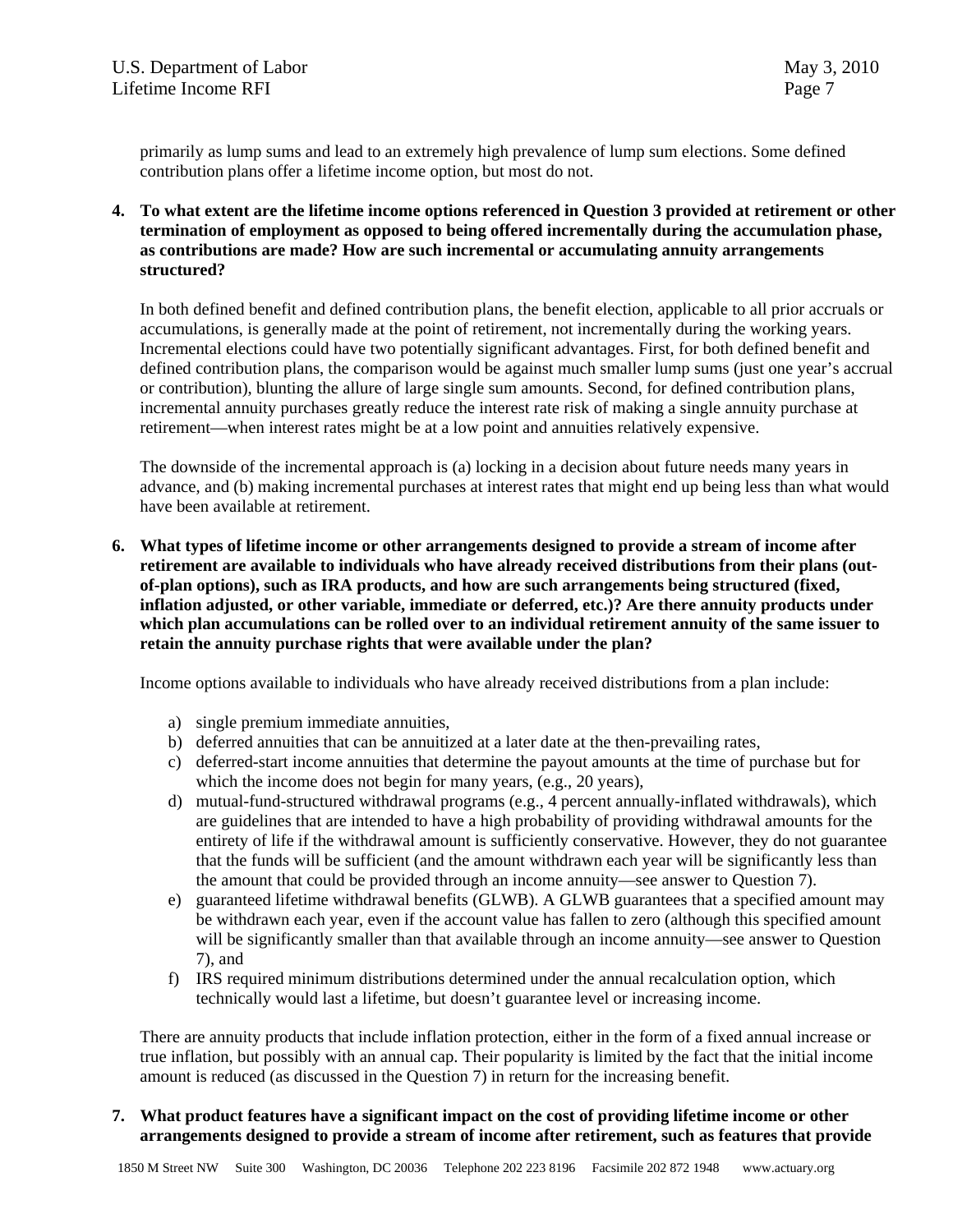#### **participants with the option of lifetime payments, while retaining the flexibility to accelerate distributions if needed?**

Various features can affect the cost of a guaranteed income stream.

- a) An inflation adjusted annuity has a higher cost for the same initial income (or provides less initial income for the same premium). The cost differential will vary with market expectations regarding inflation (which can be gauged by looking at the difference in yield rates between regular Treasury securities and inflation-adjusted Treasury securities, or TIPS). If markets expected future inflation to average about 3 percent annually, as has been the case during some recent market conditions, then inflation protection would result in about a 20 percent to 30 percent reduction in initial income to a 65-year-old male on a pure actuarial basis.
- b) An installment or cash refund feature guarantees that the total of all payouts will be no less than the premium. The cost varies by age, but it could reduce payouts by approximately 10 percent for singlelife immediate income annuities and as little as 4 percent for 100 percent joint-and-survivor annuities.
- c) Guaranteed lifetime withdrawal benefit provisions in annuities provide guaranteed continuation of income after the account value has been depleted. This can sometimes reduce guaranteed income by as much as one-third when compared to an income annuity. This lower guaranteed income is due to (i) the cost of preserving access to account values (in contrast to the structured consumption of principal in an income annuity), (ii) the only partial pooling of longevity risk compared to the pooling that occurs in an income annuity, and (iii) providing a floor of protection in the form of an income stream when the account value is depleted by withdrawals and low returns.
- d) A mutual-fund-structured withdrawal program is not guaranteed, but it could provide an income for life depending on how the market performs, how much is withdrawn to cover income needs, and how long the retiree lives. The typical suggested withdrawal of 4 percent, annually-inflated, is only half of what might be available under an annuity (although it could be as much as three-quarters of initial income compared to a more expensive inflation-protected annuity) because the program is designed to primarily draw upon earnings rather than including a structured consumption of principal. This is the cost of retaining access to principal. Retaining this access to principal exposes the consumer to early significant drops in the market and a variable income throughout the retirement years.
- e) Deferred-start income annuities (DSIA) are one way to insure against living too long (e.g., by purchasing at age 65 a guaranteed income that will begin at age 85). In its purest form, this product provides no benefits other than the deferred income (i.e., if the annuitant dies before the income begins there are no benefits). The cost of a lifetime income that is purchased at age 65 and begins at age 85 is approximately 10 percent to 15 percent of the cost for an annuity with the same income amount beginning immediately. This purest form of "longevity insurance" is functionally the same as the life-contingent portion of a certain-and-life annuity. (This could be an ideal complement to a withdrawal-based income prior to the commencement of annuity income.) If a purchaser wishes to have a death benefit or some other withdrawal rights before the annuity income begins, these benefits make the DSIA more expensive because sharing of mortality gains is reduced or eliminated.
- f) In any situation where annuitization is by choice (as opposed to being the only option for all, as in many defined benefit plans), adverse selection will increase costs as the healthier people select annuities at a higher rate. We estimate that costs could increase on the order of 10 percent when annuitization is by choice rather than mandatory. This is a consideration for any policy approach to achieving a higher prevalence of guaranteed lifetime income and to holding down costs.

# **8. What are the advantages and disadvantages for participants of selecting lifetime income payments through a plan (in-plan option) as opposed to outside a plan (e.g., after a distribution or rollover)?**

The advantages to participants of in-plan annuitization are: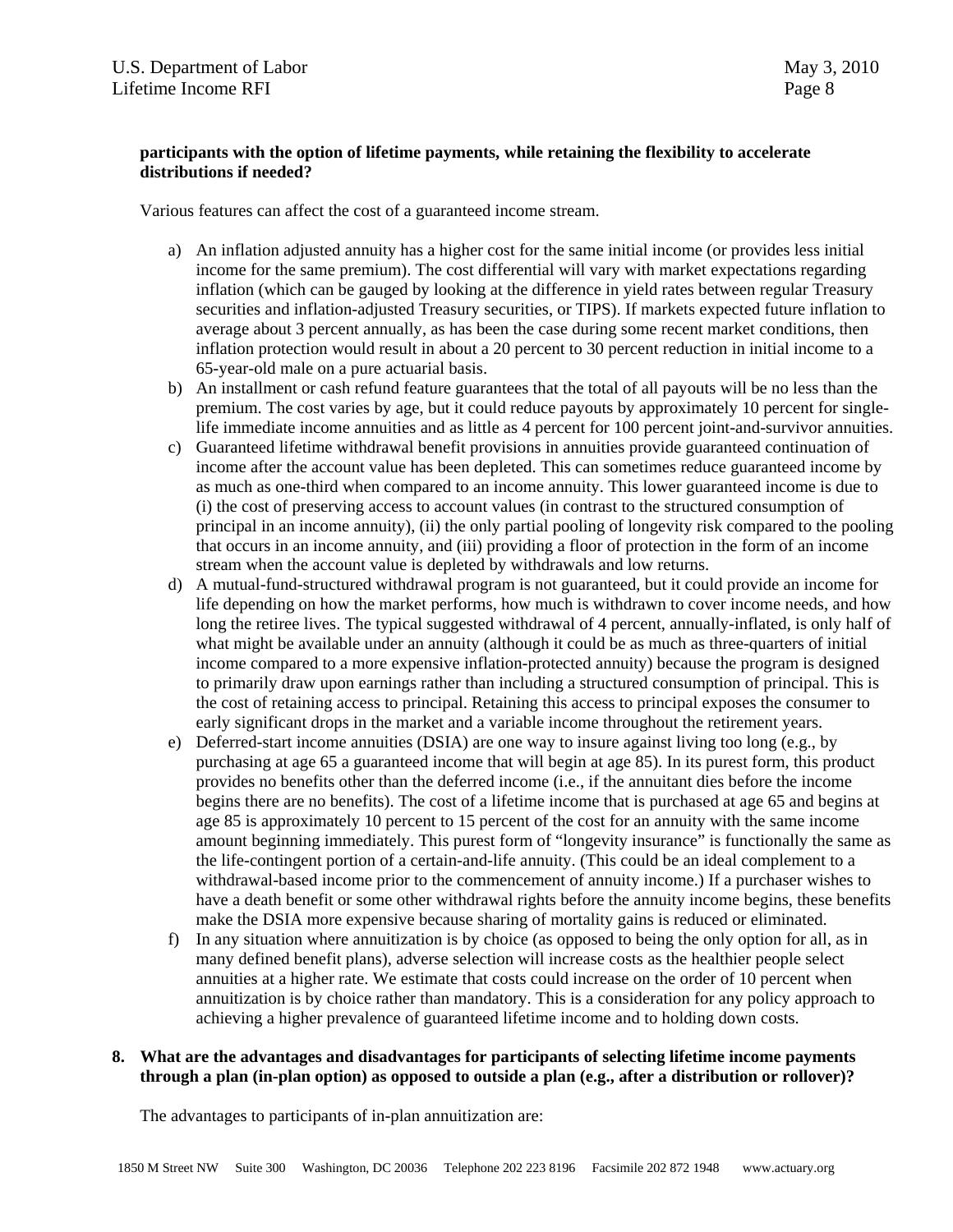- a) ease of implementation by the participant,
- b) possible availability of periodic purchases rather than at a single point in time, which can mitigate the risk of making all purchases at a time of low interest rates,
- c) more favorable (low expense) rates may be negotiated by a defined contribution plan (or provided through a defined benefit plan),
- d) potential for lower rates by avoiding the costs of adverse selection, and
- e) higher level of due diligence resulting from plan sponsors' fiduciary responsibilities, as well as the plan sponsor's superior ability to evaluate the financial stability of potential annuity providers and to restrict available providers to those best able to meet their lifetime commitment to the participants.

The disadvantages to participants of in-plan annuitization are:

- a) required use of gender neutral rates that are relatively unfavorable for males, such that the incongruity of having such rates within plans and sex-distinct rates outside of plans could lead to females primarily electing in-plan annuities at actuarially favorable rates and males electing out-of-plan annuities at actuarially fair rates or electing annuities less frequently,
- b) lack of flexibility and/or alternatives,
- c) possible unavailability of attractive rates for individuals in poor health,
- d) inability to comparison shop,
- e) possible limitations on how much or little one can annuitize, and
- f) tax laws that favor lump sums by immediately taxing annuity benefits but allowing for deferral of taxes on lump sums that are rolled over to an IRA until the participant begins withdrawals, thus allowing the participant to maintain some measure of control over the timing of taxation when a lump sum is elected.

#### **9. What are the advantages and disadvantages from the standpoint of the plan sponsor of providing an inplan option for lifetime income as opposed to leaving to participants the task of securing a lifetime income vehicle after receiving a plan distribution?**

In general, an in-plan annuity option could be an efficient vehicle to provide stable retirement income that mitigates investment and longevity risk inherent in a retirement plan. However, if the in-plan option does not allow the purchase of insurance company annuities, the plan sponsor will have created a defined benefit plan subject to the funding, plan provision, Pension Benefit Guaranty Corporation (PBGC) premium and participant disclosure, and notification requirements of ERISA, as well as financial accounting and disclosure requirements for defined benefit plans. Most plan sponsors likely would not willingly convert a defined contribution plan to a plan subject to the more onerous current defined benefit plan requirements. Over the past several years, plan sponsors have migrated to defined contribution plans with the primary objective of eliminating these requirements and the volatility related to the investment and mortality risk associated with defined benefit plans.

An alternative approach is a defined contribution plan design where the defined contribution plan "underwrites" the annuity and measures mortality gains/losses annually, adjusting all annuitants' benefits accordingly, similar to the way a variable annuity would adjust for investment results on a plan's portfolio.

The following advantages and disadvantages address the in-plan annuitization approach to providing lifetime income from the point of view of the plan sponsor.

The advantages of the in-plan annuitization approach are:

a) the ability to negotiate better annuity purchase rates on a volume basis and, thus, to provide more retirement income for each dollar of account balance than the participants could obtain individually,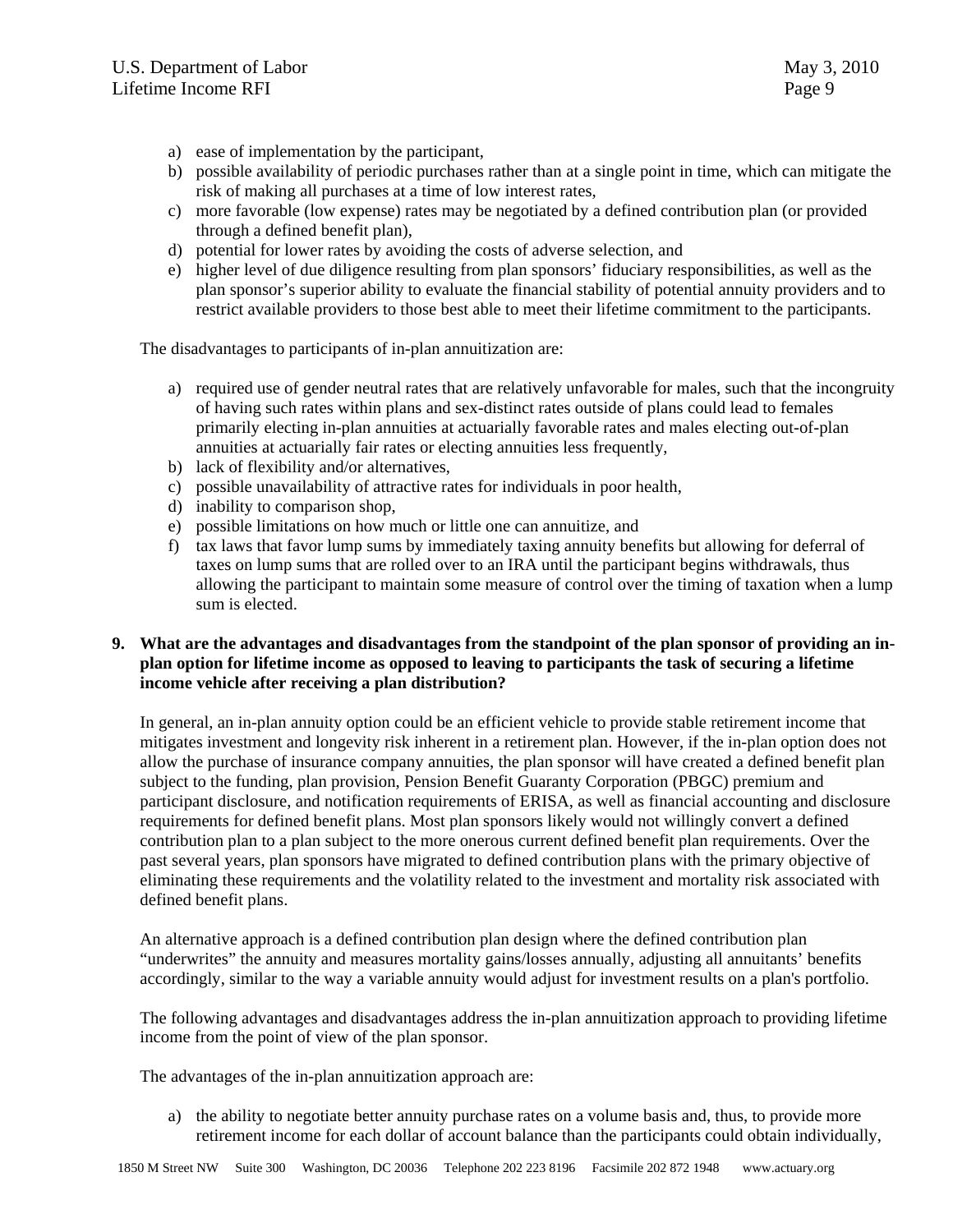- b) a retiree's ability to eliminate, through an annuity purchase option, the longevity and investment risk that could otherwise jeopardize the ability of the plan to provide lifetime retirement income. Such an annuity offering, if communicated effectively, would increase appreciation by participants of the plan, its offerings, and the sponsor's efforts,
- c) the opportunity to educate participants about the role of inflation in eroding retirement financial security over time as well as the longevity risks inherent in lump sum payments, and the opportunity to address that by providing annuity products including variable or inflation adjusted annuities. Providing these services can help build good relations with employees, and
- d) the ability to insure the longevity risks of the plan participants without tying up capital in insurance company risk margins or profits—and at potentially lower administrative costs.

The disadvantages of the in-plan annuitization approach are:

- a) the fiduciary risk of selecting and continuing to offer specific annuity providers, particularly if an annuity provider becomes unable to meet its commitments, even temporarily. (The plan sponsor could reduce this risk somewhat by using several different annuity providers, albeit at an increase in cost.),
- b) the fiduciary risk of deciding what types of annuities to offer, particularly whether to offer potential inflation protection through variable annuities or cost-of-living options, and, if so, the appropriate underlying fund options,
- c) the potential participant agitation and/or discontent if another annuity provider not offered in-plan would provide a larger annuity payment, regardless of its financial stability,
- d) the future political, administrative and compliance risk for an ever-expanding list of requirements, notifications, filings, disclosures and tests, as well as additional recordkeeping costs and the potential need to continue administering benefits for the participant even after he or she leaves for another employer,
- e) the expectation by retirees of continued help and support by the sponsor, particularly with addressing difficulties with payment delays by the annuity provider, and
- f) the plan sponsor's need to manage the investment risks of the underlying assets if the plan is insuring the longevity risks.
- **10. How commonly do plan sponsors offer participants the explicit choice of using a portion of their account balances to purchase a lifetime annuity, while leaving the rest in the plan or taking it as a lump sum distribution or a series of ad hoc distributions? Why do some plan sponsors make this partial annuity option available while others do not? Would expanded offering of such partial annuity options—or particular ways of presenting or framing such choices to participants—be desirable and would this likely make a difference in whether participants select a lifetime annuity option?**

Partial lump sum options are rare in single-employer defined benefit plans and defined contribution plans. Generally, the lump sum option in a defined benefit plan (if offered) is all or nothing. Some multiemployer defined benefit plans offer partial lump sums, such as 10 percent or 30 percent, and these are somewhat popular, as they allow the participant to use immediate funds to transition from a working lifestyle to retirement, such as by paying off a mortgage or relocating. Partial lump sum options are most prevalent within the public sector. Plans sponsored by governmental entities frequently offer all, or a limited group of long-term employees, some version of a partial lump sum. These are often programs originally designed to encourage long-time service workers to remain in place and are commonly referred to as DROPs (deferred, or delayed, retirement option programs), in which continued service beyond a specified retirement age allows the participant to build up an account that will be paid as a lump sum at actual retirement. Partial lump sums are also quite common in plans that require employee contributions. The accumulated employee contributions often are the source of the lump sum, with the residual employer-funded portion of the benefit paid as an annuity.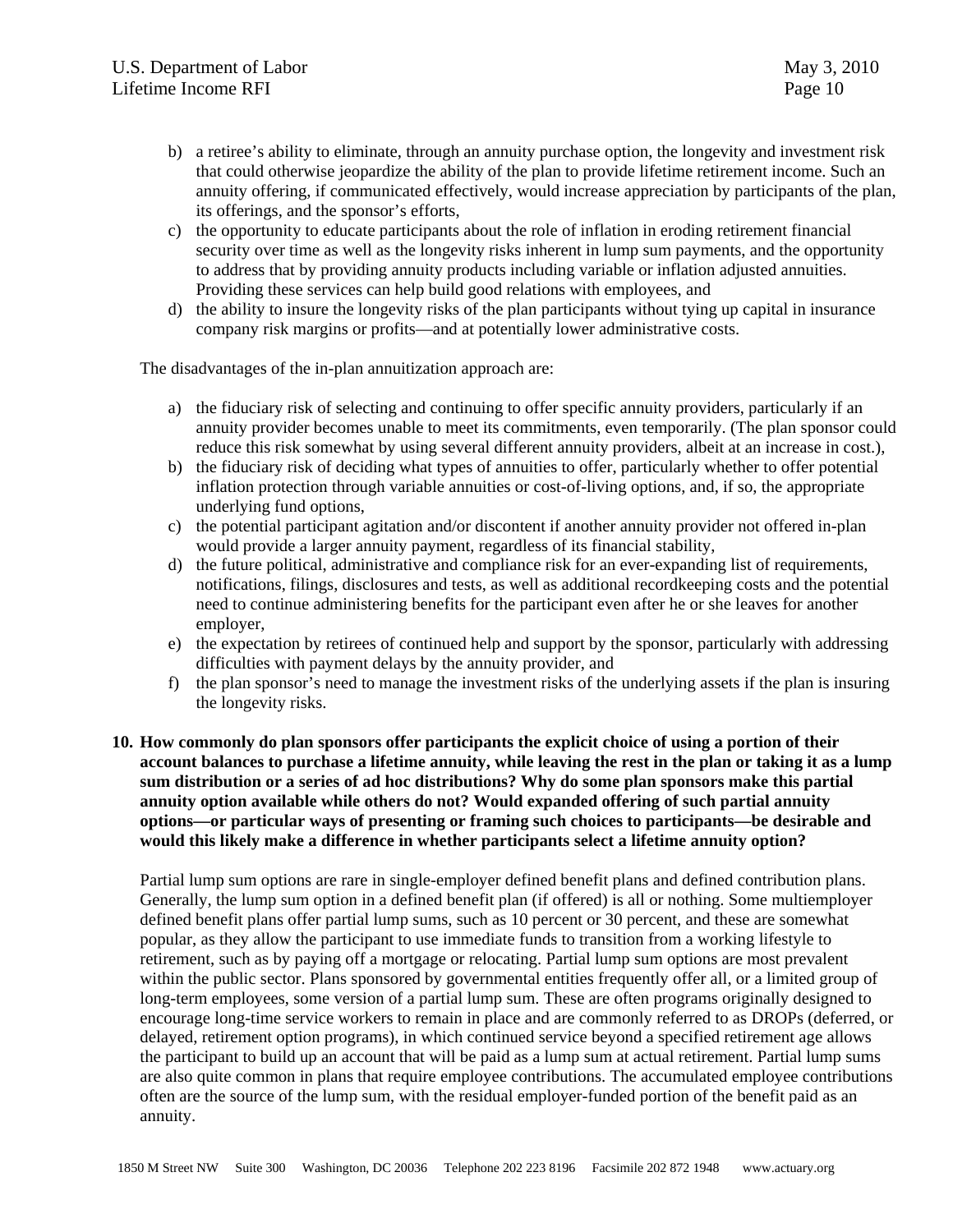We believe that expanding the options available in plans that currently offer lump sums would be desirable. This would permit the participant to elect to preserve some element of "longevity insurance," especially if designed such that the more distant portions of the annuity stream are protected (e.g., beyond age 80, or the participant's "life expectancy"), with the near term portion converted to the lump sum.

Branding the partial lump sum as a "longevity" or "safety net" approach should help with the popularity of such options, especially if employer communications are designed to explain the potential benefits available (as compared to the naive assumption that retirement planning only needs to consider the average life expectancy) and the relatively low cost of the annuity (e.g., the lump sum might only be reduced by 10 percent to 15 percent to provide the deeply deferred annuity).

**11. Various "behavioral" strategies for encouraging greater use of lifetime income have been implemented or suggested based on evidence or assumptions concerning common participant behavior patterns and motivations. These strategies have included the use of default or automatic arrangements (similar to automatic enrollment in 401(k) plans) and a focus on other ways in which choices are structured or presented to participants, including efforts to mitigate "all or nothing" choices by offering lifetime income on a partial, gradual, or trial basis and exploring different ways to explain its advantages and disadvantages. To what extent are these or other behavioral strategies being used or viewed as promising means of encouraging more lifetime income? Can or should the 401(k) rules, other plan qualification rules, or ERISA rules be modified, or their application clarified, to facilitate the use of behavioral strategies in this context?** 

In our view, "behavioral" strategies for achieving greater use of lifetime income arrangements should be facilitated and encouraged, as one element of an overall plan for achieving this objective. Greater financial education, while critically important and necessary, is still not sufficient, and can only take us so far, since decision making is a product of both rational analysis and human psychology. Behavioral strategies involve reframing language and presentation, or restructuring choices and defaults, and could include some or all of the following:

- a) Reframing language and presentation:
	- i. Use clear and relevant terminology. "Guaranteed lifetime income" is likely a more effective term than "Annuity." Better still is "Guaranteed income for as long as you live," and "One-time lump sum payment" instead of just "Lump sum."
	- ii. Require presentation of accrued benefits in the form of guaranteed lifetime income, and give such presentation primacy over any presentation of lump sum amounts. Individuals respond to perceived "signals" in making decisions (an example is the "normal retirement age" in a pension plan), and presenting guaranteed lifetime income as the first option shown could be such a signal.
	- iii. Require disclosure of certain financial risks associated with retirement. This would include longevity risk (the risk of outliving your assets), the likelihood of living to certain advanced ages, and the benefits of guaranteed lifetime income in addressing longevity risk. The DOL could provide a model disclosure. Retirees' desire to not "burden their children" could be worked in as well, in counterpoint to the desire to leave a bequest.
	- iv. Where a plan includes an annuity option that would be covered by a private insurance company, disclose information about the degree of state guarantee in the event of the insolvency of such insurer. (A more ambitious change, put forward by some and which would require legislation, would be the establishment of a national uniform guarantee of annuity benefits up to certain amounts, which could give annuities the same stamp of assurance that FDIC insurance gives to bank accounts.)
- b) Restructuring choices and defaults: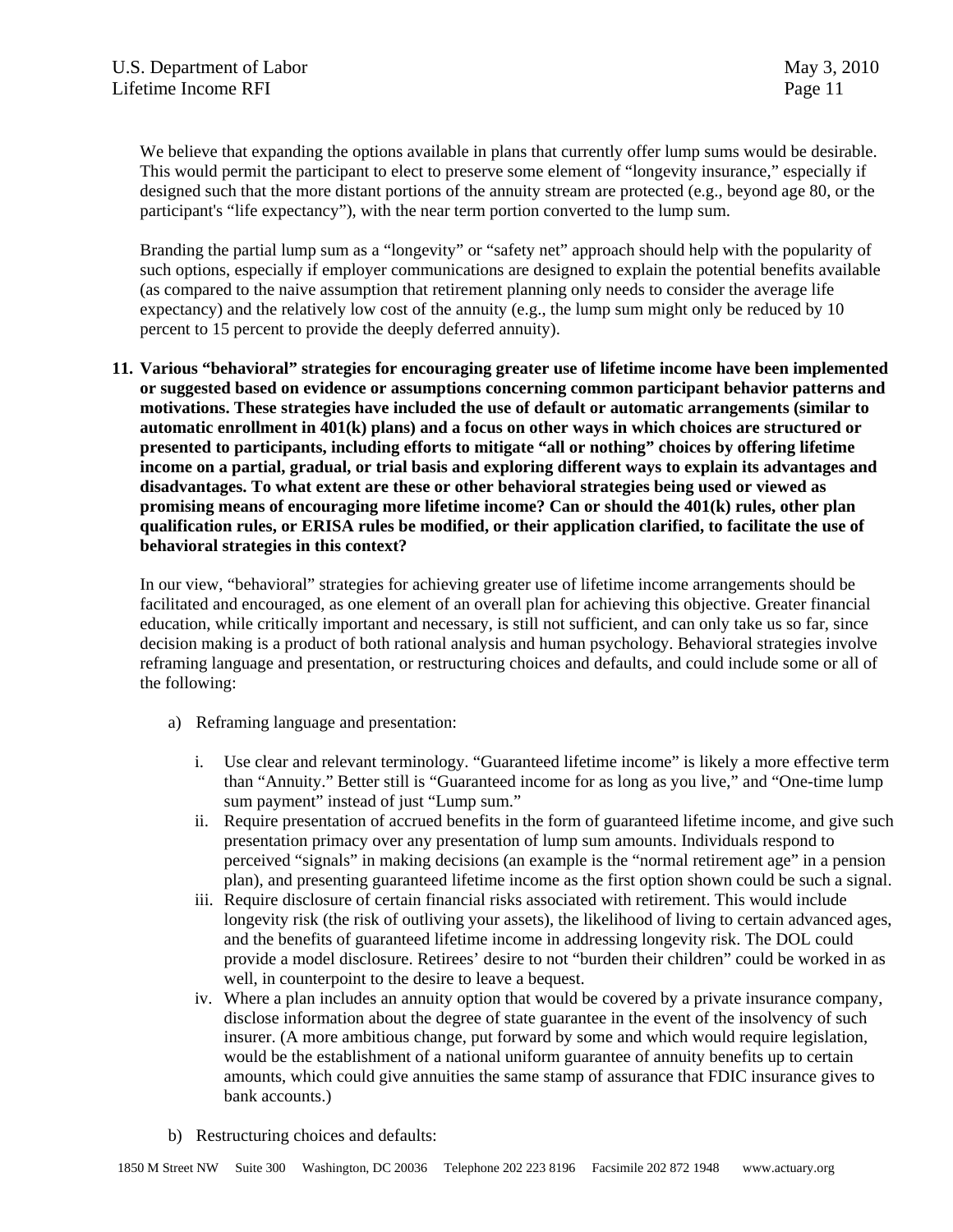- i. Require that some form of lifetime income option be offered.
- ii. Allow for or facilitate the use of different forms of lifetime income, such as:
	- 1. Partial annuitization
	- 2. Deeply deferred annuitization
	- 3. Incremental deferred annuity purchases during the accumulation period. This can be particularly valuable to avoid the significant interest rate risk of a one-time purchase at retirement.
	- 4. "Test-drive" or "trial" annuities, structured as a temporary initial default into an annuity for one or two years, followed by a final election. The idea is to get retirees accustomed and attracted to the idea of getting a monthly check rather than managing a lump sum (though such a feature increases the cost of the annuity because of greater opportunity for antiselection).
	- 5. Cash-refund or other annuities that provide a full or partial return of principal. Though such a feature necessarily increases the cost of the annuity and thereby decreases the longevity insurance component, it can boost annuity election rates by helping to overcome concern about dying early and "losing" most of the money.
- iii. To go a step further, make some form of annuity option the default form of distribution. However, the use of default annuitization should be approached carefully.
	- 1. Whereas current defaults in other areas, such as participation election or default allocation during accumulation, provide a somewhat universally good outcome, provide some floor of protection, and are somewhat reversible, default annuitization is not as simple. Each participant's situation is different in terms of future base income needs, expected Social Security income, and other sources of predictable income, e.g., rent payments, other available assets, and health status.
	- 2. Some participants will have account balances too small to provide for retirement regardless of whether it is taken as a lump sum (that may last just a few years) or as an annuity (guaranteed for life but in an amount insufficient to cover current expenses); it is not clear what is the right answer in such situations, which might depend in part on the structure of the overall social safety net. (If a default annuitization structure were to be pursued, one approach could be to make the default a lump sum for amounts below a certain level, such as the \$5,000 level used in defined benefit plans, and make the annuity the default only for account balances above that level.)
	- 3. For all these reasons, immediate default annuitization of the entire account balance at retirement could be a poor fit for some participants. Any such default might best be designed initially as only a partial annuitization, perhaps also incorporating the concept of incremental annuity purchases and a deeply deferred element.
- iv. Standardize products to some degree to potentially help individuals make better choices, even at the cost of limiting some flexibility. Consumers can suffer from decision paralysis when there are too many choices or when it is difficult to compare products. Standardization of products and such mechanisms as regulated exchanges could also have the potential to make markets more transparent and efficient, potentially reducing prices, and price disparities, for consumers. On the other hand, if standardization is done in the wrong way, the results could be counterproductive. Standardization requires additional government involvement, and any such effort would have to be approached carefully.

### **12. How should participants determine what portion (if any) of their account balance to annuitize? Should that portion be based on basic or necessary expenses in retirement?**

Annuitization should fill the gap between basic income needs and predictable income sources. The first level of needs is basic living needs such as housing, food, clothing, transportation, healthcare, and other such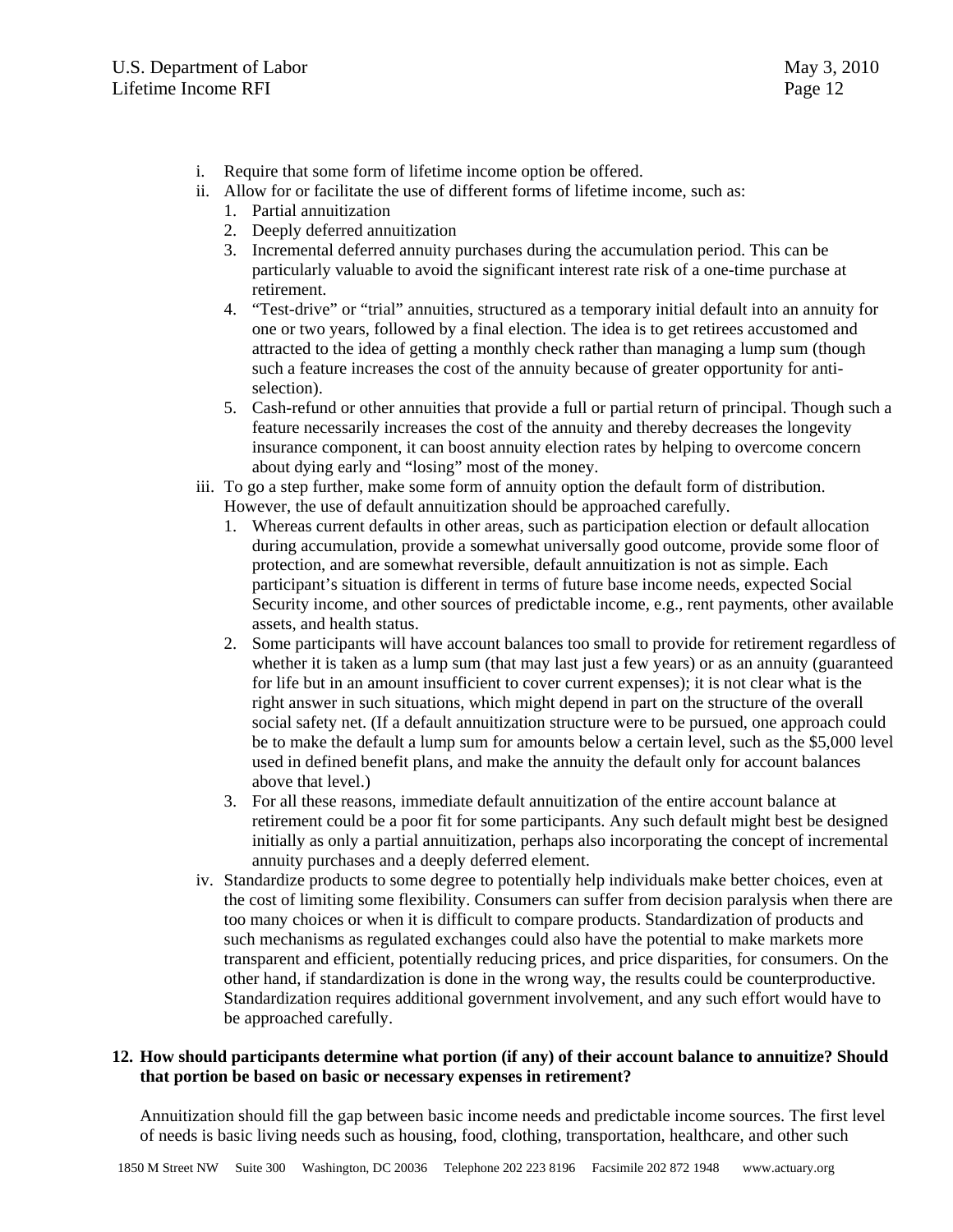predictable needs. The next level is discretionary spending, including the decision of whether to fund any or all of this with guaranteed income or to rely on withdrawals from savings. Predictable income sources include Social Security and any defined benefit income from another plan. Another consideration is whether annuitization is needed or if some or all of the needed income, at least in the initial years of retirement, could reasonably be generated by structured withdrawals from these or other funds. Regardless, the participant should consider longevity risk and the fact that it is significantly cheaper to provide for lifetime basic needs and desired discretionary spending by pooling longevity risk through annuitization; significant educational efforts are needed in this area. (Special considerations apply to low-income/low-wealth individuals—see our answer to Question 11.)

Another perspective is that not too much should be tied up in annuitization if it conflicts with other objectives, such as having adequate liquid emergency funds and leaving desired amounts to heirs. Having liquidity for emergencies is important, but emphasis on liquid emergency funds in lieu of lifetime income can also be overstated. First, one can sometimes structure payment of emergency expenses over a period of time. Also, drawdown of emergency funds can just leave one short of retirement income thereafter. Because of the desire to leave amounts to heirs, retirement income needs and bequest motives can easily become conflated in thinking about retirement planning, potentially leading to inefficient decisions about the retirement income component. One helpful approach is to separate bequest motives from retirement security planning and consider the degree to which resources are available for each.

All considerations of annuitization should include the health status of the annuitant. If an appropriate substandard annuity is not available for an annuitant in poor health, annuitization may not be appropriate for such individuals, except perhaps if the annuity includes a long "period certain."

# **13. Should some form of lifetime income distribution option be required for defined contribution plans (in addition to money purchase pension plans)? If so, should that option be the default distribution option, and should it apply to the entire account balance? To what extent would such a requirement encourage or discourage plan sponsorship?**

Some form of annuity option should definitely be available. (See also our answer to Question 11.) It is unlikely that it should be the default distribution option, however, unless substantial efforts were undertaken to educate plan participants about the nature of life income options. Each person's situation is different and it is unlikely that a singular default option would fit all participants. For the same reason, any annuitization default should not apply to the entire account value. Also, if the lifetime income distribution is in-plan, then the unfavorable impact of gender neutral rates on males would have to be considered.

We recommend that a lifetime annuity option be required to be offered from a defined contribution plan. Doing so would provide the option for a form of "longevity insurance," which is a key feature of retirement income security. However, we support this only if the requirement is accompanied by a clear set of regulations that will allow for their effective implementation without driving plan sponsors out of the system. (Plan sponsors must be able to offer these options and educate their employees about them without exposing themselves to undue risk. If they cannot do this, then the requirement could cause sponsors to exit the system.) Finally, we think it would be reasonable to allow a plan sponsor an exemption from offering an annuity option if that sponsor provided a defined benefit plan that met certain benchmarks regarding coverage and benefit levels (and perhaps without a lump sum option as well).

At the outset of such a requirement, we do not believe that the lifetime income should be required to be the default distribution in a defined contribution plan. In general, we believe that the default options should be selected by the plan sponsor, who has the best knowledge of its employees and can factor in the other benefit programs it may provide (such as a defined benefit plan) as well as the administrative implications of any default option. In this particular area, where substantial education and understanding of the options is needed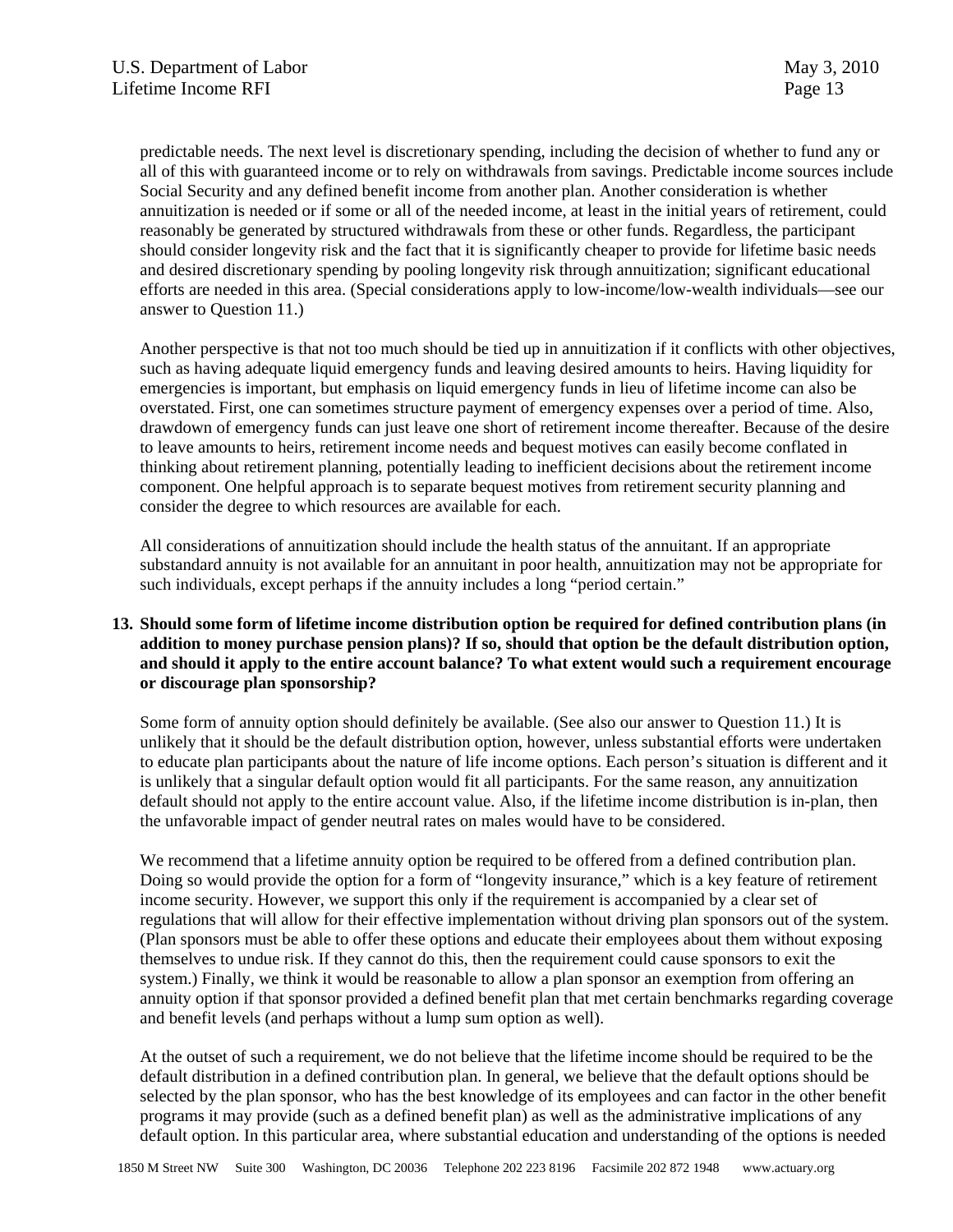initially, it is likely premature to require a default annuity option. Over time, a required default annuitization option might be considered if the level of education and comfort increases.

Each person's situation is different and it is unlikely that a singular annuity option would fit all participants. For the same reason, any annuitization requirement should probably not apply to the entire account value and could be selected from among the following alternatives:

- a) an annuity derived from a set portion (e.g., 50 percent) of the account value with the remainder payable as a lump sum,
- b) a high annuitization rate (e.g., 100 percent or 80 percent) applied to a portion of the account value until a basic needs threshold of annuity income is reached, with a lower annuitization rate (e.g., 0 percent or 20 percent) applied to the rest of the account balance, without creating a deemed violation of nondiscrimination regulations,
- c) a deferred annuity (selected at retirement) scheduled to start at an advanced age, such as 75, 80, or 85; the account value would be reduced by the actuarial value of that income stream. (The annuity payment amount could be set by calculating immediate annuitization of the full account, but this option would only reduce the account by the value of the annuity payments beyond the specified age), or
- d) a deferred annuity that begins at a fixed future point (e.g., 10-15 years after the retirement date), with the remainder of the account value available as an immediate lump sum.

If there is a default requirement, multiple varieties could be offered as a safe harbor, with the decision on the type of default left for the plan sponsor to decide (and to change periodically for new retirees, as circumstances warrant).

Depending on the success of the default approach, and the political desire or need for a more structured means of enhancing retirement security in the future, these concepts could conceivably be extended to constitute mandated minimum lifetime income requirements.

Finally, we do not see an obvious impact on the plan sponsor's decision to maintain a plan, so long as there is flexibility on both the types of annuity offered or mandated as a default, and plan sponsors have the ability to source the annuity. The sourcing can be (i) within the qualified defined contribution plan (requiring a pricing mechanism and actuarial management of that segment), (ii) within an existing companion defined benefit plan, or (iii) with an insurer (with some regulation to ensure a "safe annuity").

Note that if the lifetime income distribution is offered within the qualified plan, then the relatively unfavorable impact of unisex rates on males (with the corresponding subsidization of rates for females) would have to be considered. The reason for being concerned about gender neutral rates is that they could disproportionately lead males to fail to annuitize, jeopardizing their retirement security as well as that of their spouses.

## **14. What are the impediments to plan sponsors' including lifetime income options in their plans, e.g., 401(k) or other qualification rules, other federal or state laws, cost, potential liability, concern about counterparty risk, complexity of products, lack of participant demand?**

Concerns about potential liability, counterparty risk, complexity of products, and lack of participant demand are all impediments to plan sponsors including lifetime income options in their plans. So too are increased recordkeeping and other administrative costs and the potential need to continue administering benefits for the participant even after he or she leaves for another employer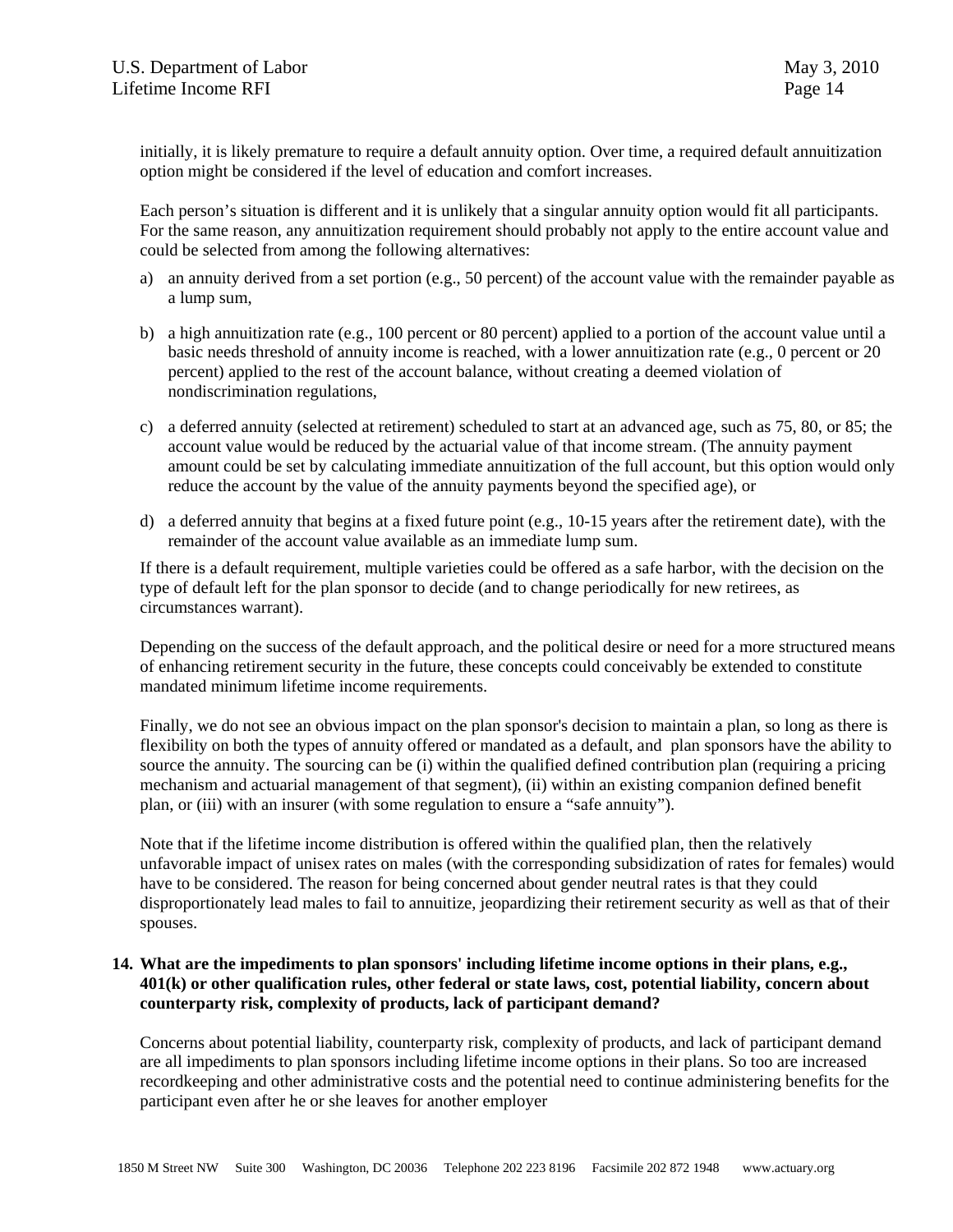There is a wide range of options currently available and the products can have features that are difficult for lay people to understand. For many participants, the right choice of features can be important. However, making everything available to the participant inside the plan could be administratively expensive.

Many investment platforms may offer one type of proprietary annuity. However, they do not tend to offer a variety of annuities from different vendors and with different features. Adding options outside the investment platform can significantly increase the administrative burden for employers.

Selecting the best set of options, as well as the best provider, leaves the plan fiduciaries with significant liability for that choice.

### **15. What are the advantages and disadvantages of approaches that combine annuities with other products (reverse mortgages, long term care insurance), and how prevalent are these combined products in the marketplace?**

The advantage of combining annuities with reverse mortgages is that it creates a vehicle to withdraw value from what is the primary retirement asset for many households while addressing a significant guaranteed income need. If structured appropriately, it can be an efficient method to address needs while avoiding duplication of sales expenses. Because it is the combination of two dissimilar products, each of which has its complexities, assurance of strong education and counseling is imperative, as well as adequate coordinated regulatory oversight to the extent that elements of these combined products fall under multiple jurisdictions. There are no inherent disadvantages if the two components are priced reasonably and reflect reasonably low sales costs.

The advantage of annuity/long-term care (LTC) combinations is that they provide a way to partially pay for part of the LTC benefit by drawing down value in the deferred annuity. This reduces the cost of subsequent LTC benefits, because they have a long waiting period within the combination plan. In the absence of the annuity/LTC combination, either special assets would have to be set aside for LTC emergencies or separate LTC insurance would have to be purchased. The combination annuity/LTC creates a middle ground in which benefits are prefunded at an efficient cost. The disadvantage is that if other retirement income sources prove inadequate for other needs, then it may be necessary to withdraw funds from the annuity and, thus, water down the LTC benefits.

#### **16. Are there differences across demographic groups (for example men vs. women) that should be considered and reflected in any retirement security program? Can adjustments for any differences be made within existing statutory authority?**

The most significant demographic difference is the longer expected lifetime of females vs. males (as a result, the actuarial value of an immediate annuity for a 65-year-old female is roughly 7 percent greater than the corresponding value for a 65-year-old male). The requirement of unisex annuitization within qualified plans is an impediment to annuitization by males under in-plan options. The current solution for males lies in taking lump sum distributions and then annuitizing outside the plan on a sex-distinct basis. Broader use of this solution could increase the cost of unisex annuitization within plans.

Another demographic issue is how differences in health status affect the price of income and its availability. Standard annuities are poor investments for annuitants in poor health. Substandard annuities are offered by a few insurance companies. Although some allowance is made for significantly impaired substandard annuities in statutory reserving, it may not be adequate to encourage the offering of a full range of substandard annuities.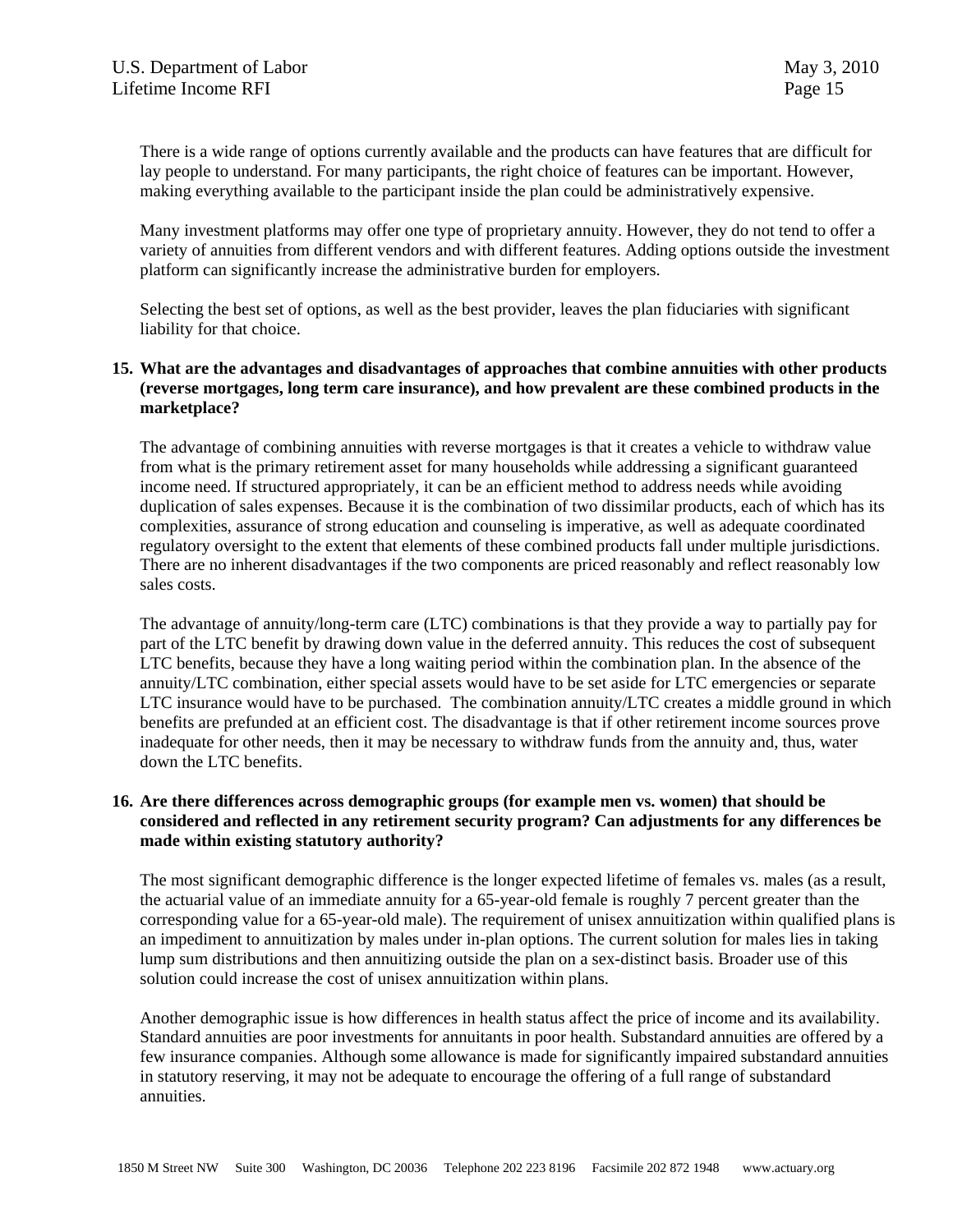A third demographic issue is found in the socioeconomic composition of a group. A group of white-collar employees will have longer life expectancies than blue-collar groups, and the cost of in-plan annuities may or may not vary accordingly. As above, the limited market in "substandard" annuities means that lump sum distributions provide only limited opportunities for the latter group to take advantage of what could be better annuity pricing for them.

## **Participant Education**

The Department of Labor issued Interpretive Bulletin 96-1 (29 CFR 2509.96-1) to clarify that the provision of investment education, as described in the Bulletin, will not be considered the provision of "investment advice," which would give rise to fiduciary status and potential liability under ERISA for plan participants' and beneficiaries' investment decisions.

**17. What information (e.g., fees, risks, etc.) do plan participants need to make informed decisions regarding whether to select lifetime income or other arrangements designed to provide a stream of income after retirement? When and how (i.e., in what form) should it be provided? What information currently is provided to participants, who typically provides it, and when and how is it provided to them?** 

In order to make an informed decision, a participant needs to understand:

- a) the need for and value of longevity protection,
- b) various approaches to address the issue, including both annuities and self-managed programs such as systematic mutual fund withdrawal programs,
- c) death benefits and income guarantees for surviving family members after the death of the participant,
- d) the costs and available income amounts of the various approaches,
- e) the limitations within the approaches, e.g., the varying levels of illiquidity in different annuity products and the uncertainty of the sufficiency of a systematic withdrawal program,
- f) the risks of the various approaches, e.g., purchasing an annuity when interest rates are low, tradeoffs between income amount and guarantees of minimum returns, the impact of a market fall in the early part of a mutual fund withdrawal program, the impact of inflation if the income stream does not protect against it,
- g) the basics of annuity products, especially in rollover situations, and
- h) the risk of the temptation to spend down segments of a lump sum or to take undue investment risk with it, including education about the differences between "expected" returns and the possible range of returns.

Information should be provided on at least an annual basis throughout employment, perhaps with greater depth and intensity during the ten-year period prior to the normal retirement date. A combination of educational booklets and annual benefit statement communications should be the medium for all employees. Additionally, preretirement seminars should be offered for employees approaching retirement within the next 10 years. This information should also be available to the participant on request during the participant's working years in order to begin the process of planning for future events.

Currently, plan sponsors commonly provide generic articles on retirement preparedness issues, but there is little individualized information beyond a statement of current benefits provided by the retirement plan. Some employers provide preretirement seminars 10 years before retirement age; however, these may focus more on important broad retirement issues rather than an individualized discussion of financial issues and options.

Especially in situations where an individual is making decisions outside of a sponsored plan, such as with a 401(k) rollover, individuals would benefit from some understanding of what is a fair price for an annuity, how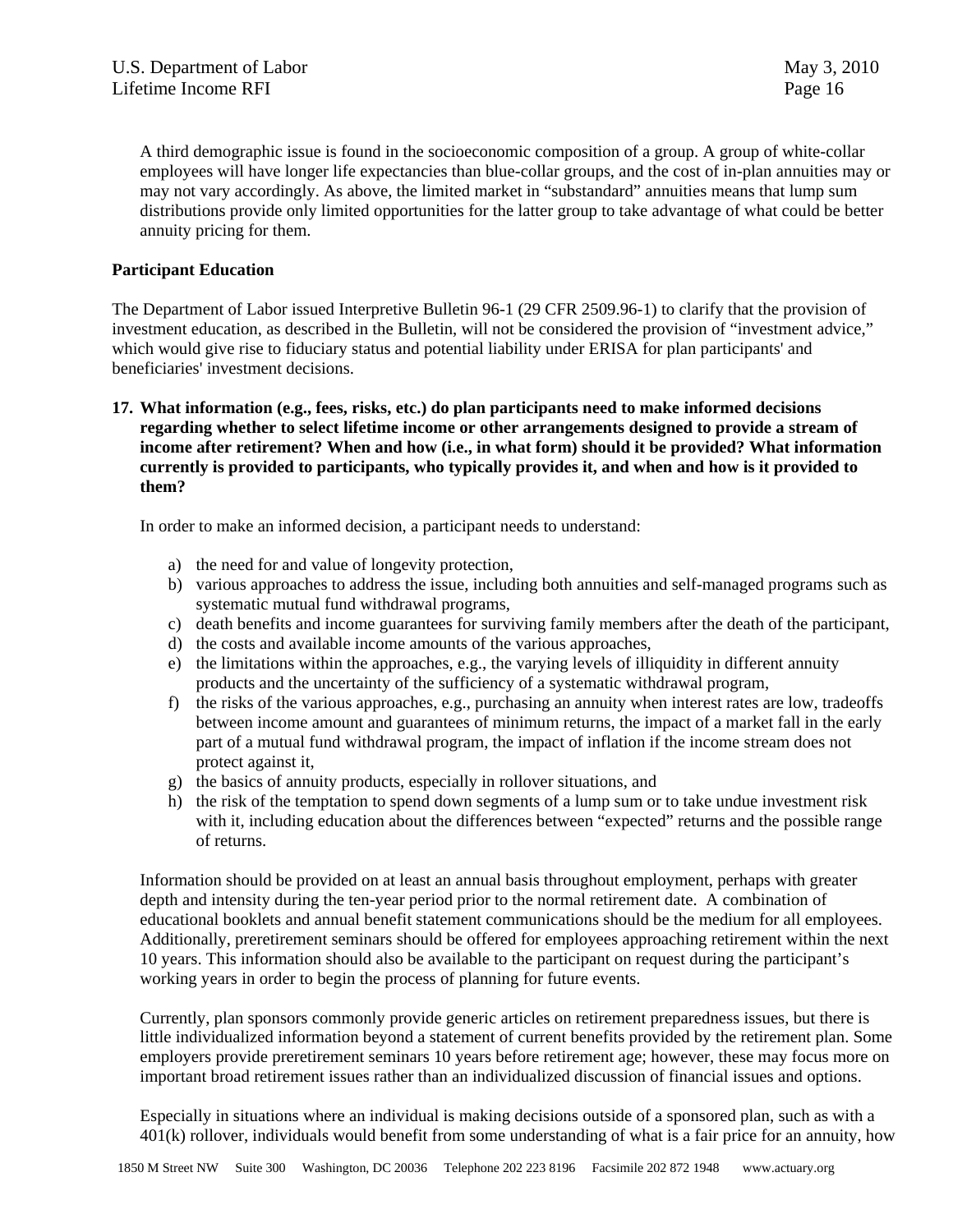to shop for one, and the degree of state or other government guarantee. Greater educational efforts and standardization of certain products would help in this regard.

Education is critically important, but education alone is not enough. Please see our answer to Question 11 for more in this regard.

#### **18. Is there a need for guidance, regulatory or otherwise, regarding the extent to which plan assets can be used to pay for providing information to help participants make informed decisions regarding whether to select lifetime income or other arrangements designed to provide a stream of income after retirement, either via an in-plan or out-of plan option?**

The answer may differ between defined benefit plans and defined contribution plans. In a defined benefit plan, the assets do not determine benefits; consequently, any cost flows back to the employer without an impact on the participant. The question then becomes how much the employer should be expected to spend for providing the education.

In a defined contribution plan, if there are no direct or indirect fees to reimburse the employer for the costs of the education, then the situation is the same as for a defined benefit plan. If the employer does receive administrative expense reimbursement from the plan, then there might be a need to limit the amount that can be drawn from the plan assets.

### **20. To what extent should plans be encouraged to provide or promote education about the advantages and disadvantages of lifetime annuities or similar lifetime income products, and what guidance would be helpful to accomplish this?**

Plans should be encouraged to provide education about lifetime income products (how they work, key features, pros and cons, etc.) and the options available to them. While customized material about specific options within the plan should be encouraged (often prepared by the vendor), the DOL could provide a notice (similar to the tax notice currently provided by the IRS on distributions) that would provide generic information on the importance of income guarantees extending for life. This should include illustrations of the probability of survival to various ages beyond average life expectancy at retirement, using one of a set of standard mortality tables. Plan sponsors could also provide information on their company intranet site or during company-run HR/union meetings.

#### **Disclosing the Income Stream That Can Be Provided From an Account Balance**

ERISA section 105 requires defined contribution plans to furnish to each participant an individual benefit statement, at least annually, that includes the participant's "accrued benefits," i.e., the individual's account balance.

#### **21. Should an individual benefit statement present the participant's accrued benefits as a lifetime income stream of payments in addition to presenting the benefits as an account balance?**

Yes. Translating account balances into income streams should be a dynamic part of the education process that is needed. Doing this as part of the individual benefit statement will refresh and reinforce the education annually.

**22. If the answer to question 21 is yes, how should a lifetime stream of income payments be expressed on the benefit statement? For example, should payments be expressed as if they are to begin immediately or at specified retirement ages? Should benefit amounts be projected to a future retirement age based on the assumption of continued contributions? Should lifetime income payments be expressed in the**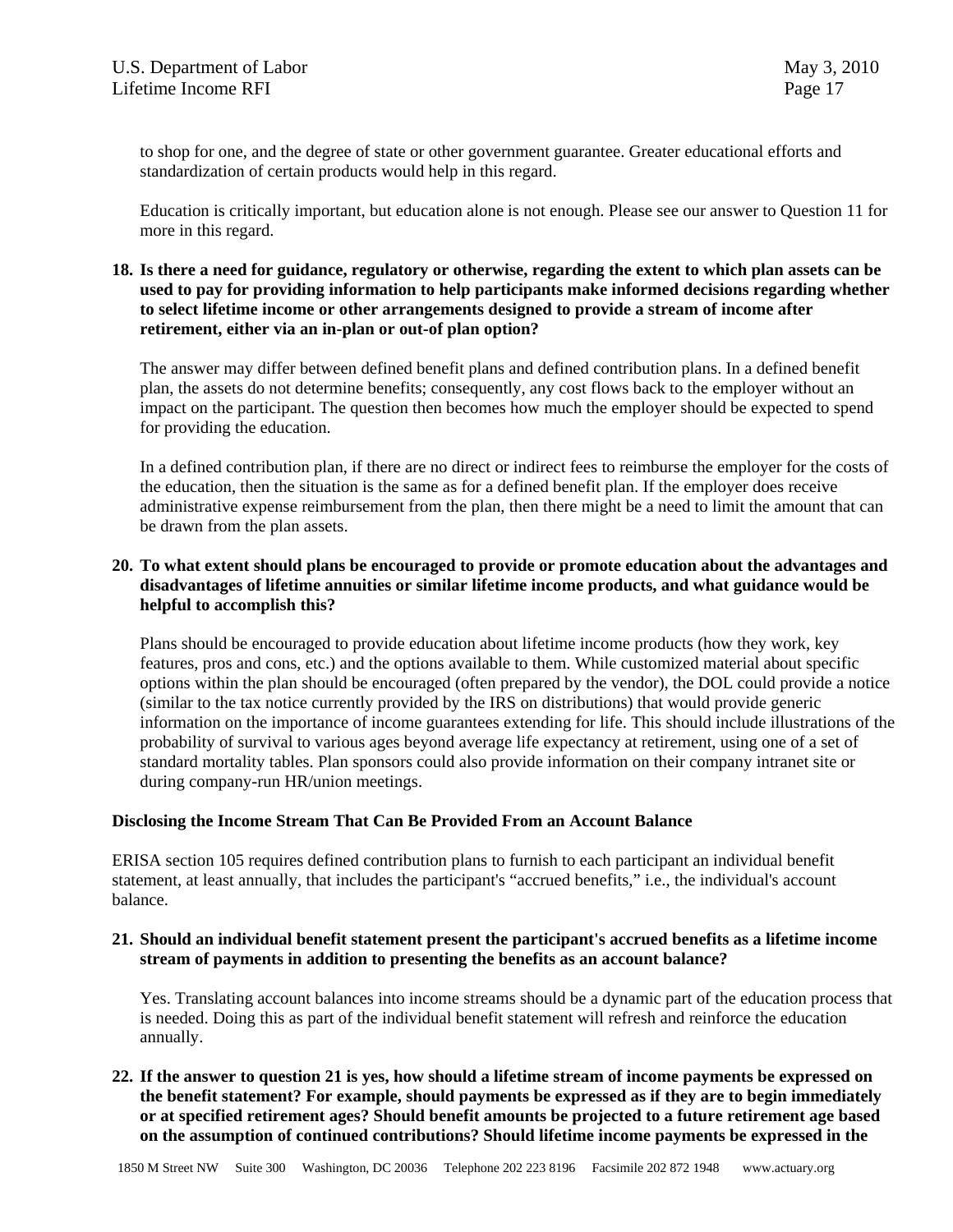## **form of monthly or annual payments? Should lifetime income payments of a married participant be expressed as a single-life annuity payable to the participant or a joint and survivor-type annuity, or both?**

Whatever is provided should be enough to be informative and educational but not so much as to overload the participant with information, nor to overburden the plan sponsor with overly complex administrative requirements that could discourage plan sponsorship. Important concepts are currently funded ("accrued") income at two or three target retirement ages (possibly the traditional age 65 or the Social Security eligibility age, as well as the value if retirement is delayed to a later age, such as the latest Social Security commencement age) and projected funded income if contributions continue at the current rate. If the plan includes an option for a partial annuity/lump sum combination, then the illustration should also address that, especially if the partial annuity can be deferred to an advanced age (such as 75 or 80).

The income amounts (either monthly or annual) should include both single (perhaps with some guaranteed certain period) and joint-and-survivor annuities, since the status at retirement is unpredictable.

Disclosures could include both the lifetime income equivalent of current account balances as well as the lifetime income equivalent of the current year's contributions.

**23. If the answer to Question 21 is yes, what actuarial or other assumptions (e.g., mortality, interest, etc.) would be needed in order to state accrued benefits as a lifetime stream of payments? If benefit payments are to commence at some date in the future, what interest rates (e.g., deferred insurance annuity rates) and other assumptions should be applied? Should an expense load be reflected? Are there any authoritative tools or sources (online or otherwise) that plans should or could use for conversion purposes, or would the plan need to hire an actuary? Should caveats be required so that participants understand that lifetime income payments are merely estimates for illustrative purposes? Should the assumptions underlying the presentation of accrued benefits as a lifetime income stream of payments be disclosed to participants? Should the assumptions used to convert accounts into a lifetime stream of income payments be dictated by regulation, or should the Department issue assumptions that plan sponsors could rely upon as safe harbors?** 

It might be simplest and easiest for participants to understand if all plans' statements were consistent with each other. This could include mandated mortality, interest, expense, and annuitization assumptions (either fixed by regulation and updated as necessary, or tied to certain market rates). Current plan-specified factors should be used if the annuity is to be paid from a companion defined benefit plan.

Use of such mandated factors would narrow the plan sponsor's responsibilities and lower its costs. The mandated factors could be readdressed periodically. Appropriate caveats should be stated. Assumptions could be in footnotes but should be disclosed.

One complicating factor is that the allocation of assets among different asset classes will vary from participant to participant. If the asset accumulation assumption were to vary from participant to participant based on an estimated return for each asset class, simplicity and comparability would be lost. Even more importantly, participants with more aggressive asset allocations would see amounts that failed to take into account the degree of risk assumed. A better approach might be for the accumulation assumption to be the same for all participants and to mirror something like a high quality bond rate.

# **24. Should an individual benefit statement include an income replacement ratio (e.g., the percentage of working income an individual would need to maintain his or her pre-retirement standard of living)? If so, what methodology should be used to establish such a ratio, such as pre-retirement and post-**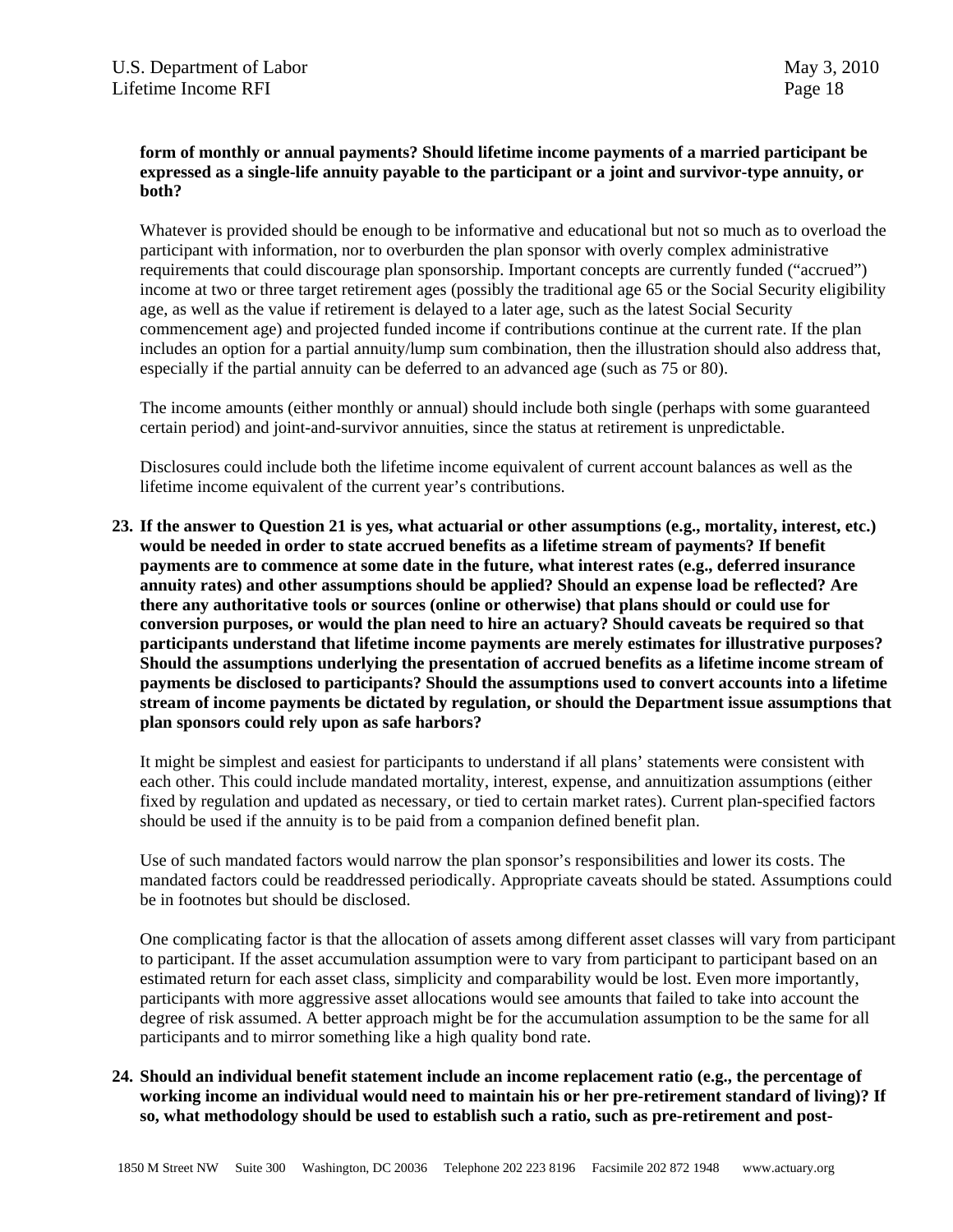### **retirement inflation assumptions, and what are the impediments for plans to present the ratio in a meaningful way to participants on an individualized basis?**

This issue is part of the broadly needed education of participants. It would appear too heavy a topic to address in a benefit statement, particularly since retirement needs are very individualized. An individual replacement ratio analysis ideally should include Social Security, defined benefit plan coverage, part-time work, plans sponsored by prior employers and non-plan savings sources, as well as any spousal retirement income. This comprehensive treatment is obviously not appropriate for an employer benefit statement.

As an alternative, participants might be given tools—e.g., a structured set of questions, perhaps online—to fill in this information themselves.

#### **401(k) and Other Plan Qualification Rules**

Income Tax Regulations that apply specifically to lifetime annuities include: 26 CFR 1.401(a)-11, 26 CFR 1.401(a)-20, 26 CFR 1.401(a)(9)-1 through 26 CFR 1.401(a)(9)-9, 26 CFR 1.417(a)(3)-1, and 26 CFR 1.417(e)-1.

#### **25. How do the 401(k) or other plan qualification rules affect defined contribution plan sponsors' and participants' interest in the offering and use of lifetime income? Are there changes to those rules that could or should be made to encourage lifetime income without prejudice to other important policy objectives?**

The required minimum distribution rules discussed in Question 28 limit the extent to which payments from a qualified plan may be deferred and define minimum amounts that must be distributed upon attainment of the participant's required beginning date under IRC Section 401(a)(9) (generally April 1 following the calendar year of attainment of age 70 ½). Requiring participants to commence benefits by their early 70s limits a plan's ability to provide adequate longevity insurance (via a lifetime income option) for those living beyond their life expectancy. Longevity insurance could be promoted by allowing the benefit payment to begin later than otherwise required if it is taken in the form of a life annuity.

An additional approach to increasing the offering and use of lifetime income arrangements would be to change the relative tax treatment of lump sum and lifetime income arrangements—by either giving a tax break to income taken in the form of guaranteed lifetime income arrangements or applying a tax penalty on qualified retirement distributions taken as a lump sum. The rationale for such a change in the tax code would be two-fold. First, it would promote greater retirement security. Second, one could argue that lump sums impose a social cost relative to lifetime income arrangements, in that electing a lump sum instead of a lifetime income arrangement increases the likelihood of later running out of money and requiring government assistance (e.g., Medicaid, welfare, SSI). Adjusting tax rates would be a way of offsetting this public subsidy.

Any such differential tax treatment of lifetime income arrangements and lump sums should be designed with the following in mind:

- a) The same tax breaks or penalties would apply to both defined contribution and defined benefit plans, so as not to favor one over the other (unless that were the goal of policy).
- b) While a penalty on lump sums could be expected to reduce the rate of lump sum elections (and thereby increase the rate of lifetime income elections), those who did elect a lump sum despite the penalty would be even more likely to outlive their assets.
- c) The effect on election rates of a tax break on lifetime income elections versus a tax penalty on lump sum elections is likely to differ. It would be useful to attempt to anticipate potential outcomes, in part by using findings from behavioral finance.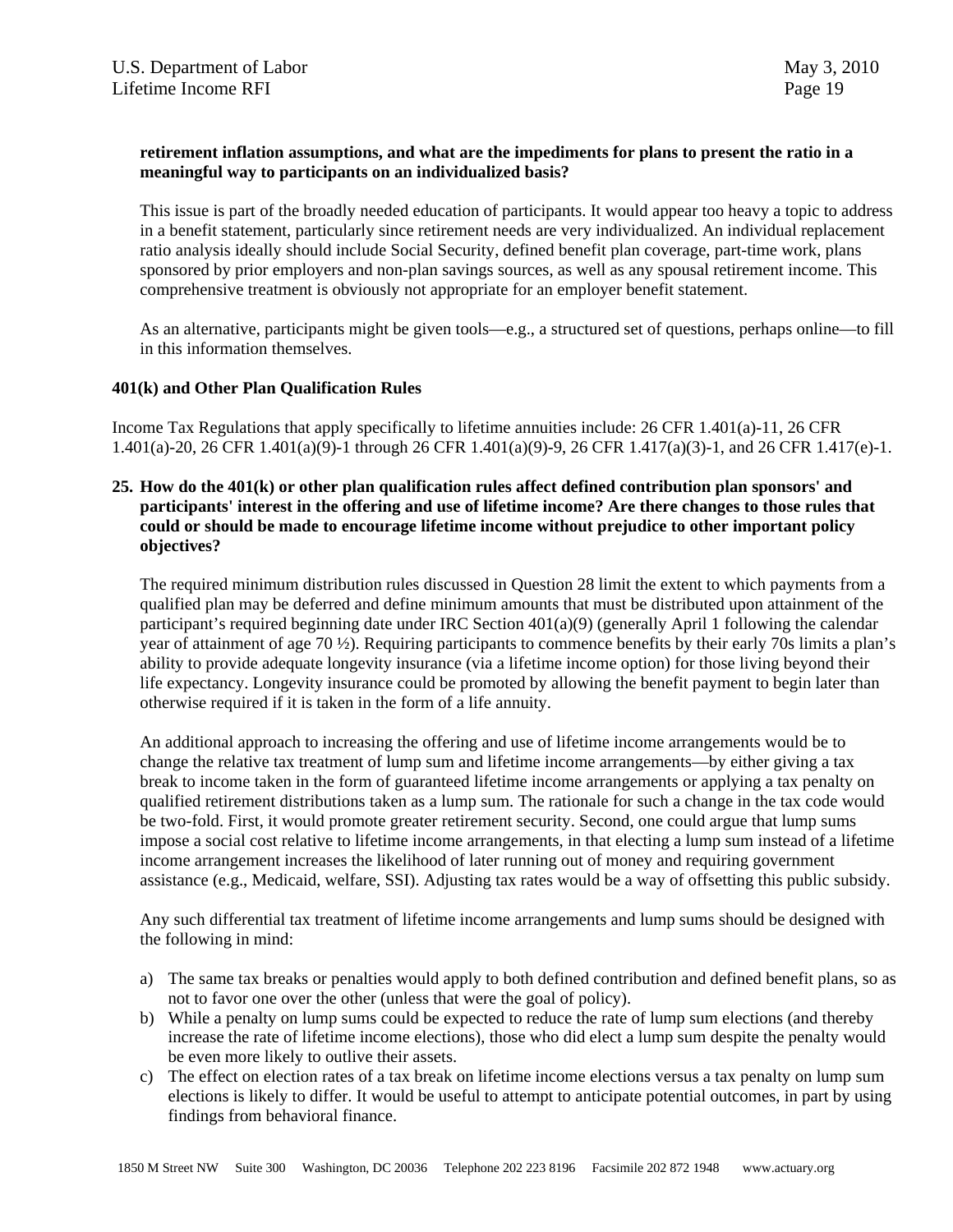**28. How do the required minimum distribution rules affect defined contribution plan sponsors' and participants' interest in the offering and use of lifetime income? Are there changes to those rules that could or should be made to encourage lifetime income without prejudice to other important policy objectives? In particular, how are deferred annuities that begin at an advanced age (sometimes referred to as longevity insurance) affected by these rules? Are there changes to the rules that could or should be considered to encourage such arrangements?** 

In an indirect sense, required minimum distribution (RMD) requirements can be thought of as a substitute for annuitization insofar as RMDs themselves are a form of lifetime income; however, RMDs are inadequate for retirement planning due to the unpredictable and potentially decreasing profile of income that they provide. In the case of longevity insurance (as defined in this question to be the subset of income annuities that are deferred to an advanced age), the value of a qualified annuity is subject to RMDs between the age of 70½ and the commencement of income payments. This complicates and discourages the use of longevity insurance with tax qualified funds (except in the context of Roth IRAs) unless there is an alternative source from which to draw the RMDs generated by the longevity coverage.

To encourage the purchase of deferred-start income annuities, an exemption from RMD requirements similar to that for immediate annuities could be provided. This would exempt all life-contingent deferred income annuities from RMD. If loss of tax revenue were a concern, exemption from the RMD requirement could be limited to only the pure annuity portion of the payment option—i.e., excluding any death benefits, surrender benefits, or certain payments.

**29. Are employers that sponsor both defined benefit and defined contribution plans allowing participants to use their defined contribution plan lump sum payouts to "purchase" lifetime income from the defined benefit plan? Could or should any actions be taken to facilitate such arrangements? Should plans be encouraged to permit retirees who previously took lump sums to be given the option of rolling it back to their former employer's plan in order to receive annuity or other lifetime benefits?** 

Currently, few sponsors allow participants in employer-sponsored defined benefit plans to purchase lifetime income annuities using a rollover from an IRA or the employer's defined contribution plan. Many defined benefit plan sponsors are grappling with issues related to cash contribution, income statement and balance sheet volatility, so they currently may be reluctant to offer this option to their employees with the defined benefit plan insuring the longevity and investment risk for this portion of the liability. In addition, these types of purchases would increase the size of the plan relative to the size of the plan sponsor, a risk factor for employers to consider. However, there are techniques available to plan sponsors to mitigate these risks in a defined benefit plan setting that are not available to individual participants insuring against those same risks. For example, a qualified plan sponsor can receive more favorable pricing on a group annuity contract from an insurance carrier than an individual is likely to receive (thus allowing a participant to access a larger monthly income stream through an employer's plan than is available through an individual annuity contract). Also, a qualified plan sponsor could implement an immunization strategy for investing the assets supporting the portion of their obligation that represents annuities purchased with defined contribution plan rollovers, thus mitigating (or even eliminating) the funding status volatility with respect to that portion of the plan's liabilities. In addition, if defined benefit plan sponsors were permitted to provide the annuities at or close to the actuarial basis used in determining the Pension Protection Act funding target, the purchases may offer the advantage of improving the funded ratio of an underfunded plan.

Providing lifetime income through a defined benefit plan can be more cost effective than doing so through defined contribution plans in the annuity market because of savings in administrative costs and the absence of profit margins, among other potential reasons. We believe that employers should be encouraged to offer their retirees this feature of purchasing an annuity from the defined benefit plan at the point of retirement as a distribution option from the employer's defined contribution plan. These purchase options could also be made available for a portion of the distribution (partial annuitization) or for the purchase of a deferred annuity